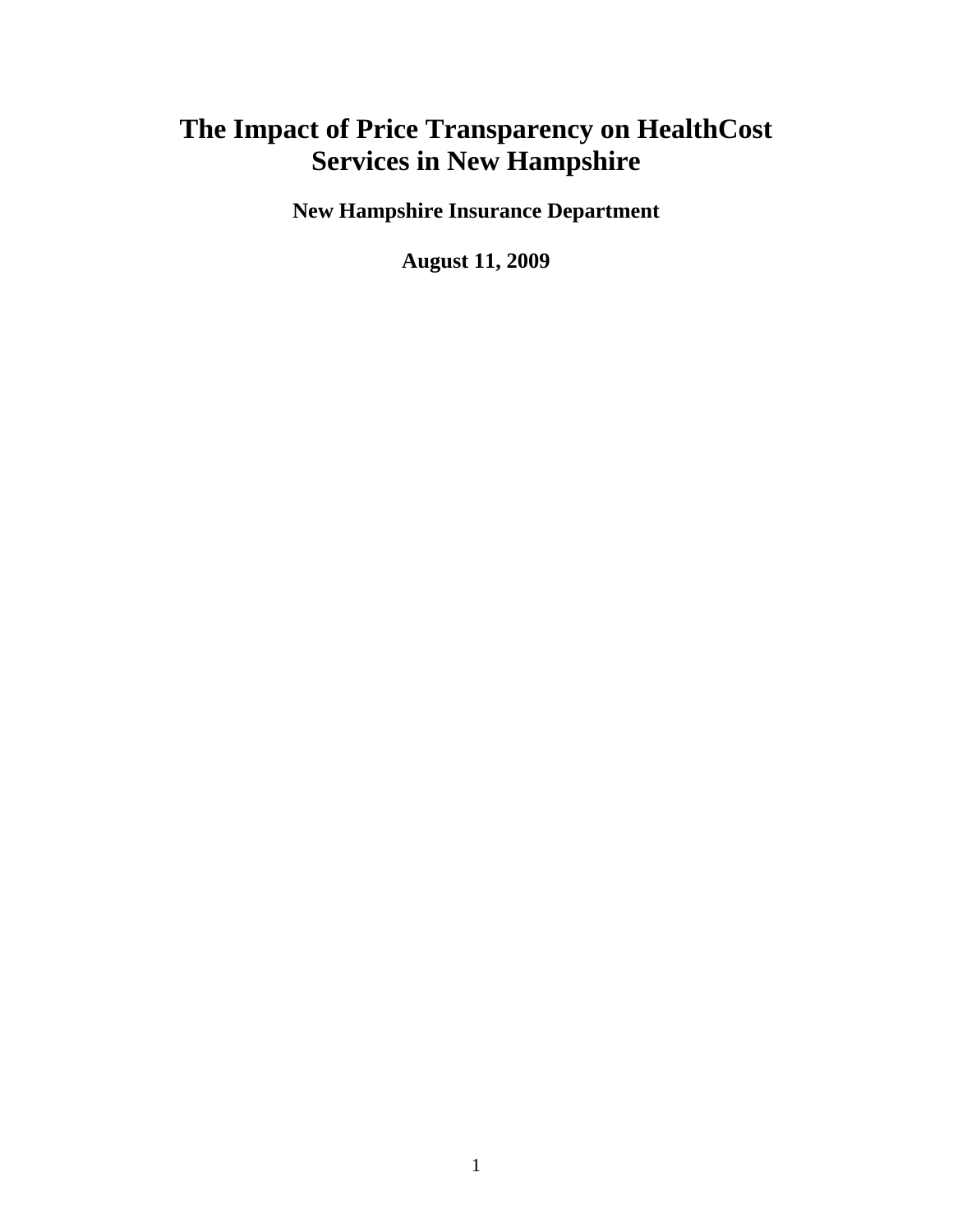#### Purpose

The purpose of this analysis is to determine the impact of the New Hampshire Insurance Department's HealthCost website on the payment level for health care services included on the website. Payment level is considered the price for health care services.

#### Summary Results

The NHID did not observe any converging of payments, and saw increases within similar ranges in prior years. We observed a high amount of variability with increases between years. Hospital provider payments appear to be increasing faster on average than payments to non-hospital providers. In several cases, the payment median for nonhospital providers did not increase during the four years analyzed. Procedure pricing is based on the "allowed" amount, which includes health insurance carrier payments and any patient liabilities.

| Average Rate of Increase | <b>Hospital Providers</b> | Non-hospital Providers |
|--------------------------|---------------------------|------------------------|
| 2005 to 2006             | 3.3%                      | 4.2%                   |
| 2006 to 2007             | 8.7%                      | 3%                     |
| 2007 to 2008             | 5.1%                      | .7%                    |

#### Background

The New Hampshire Insurance Department (NHID) released HealthCost version 2 on February 28, 2007. The website uses a substantially different methodology and presentation than the pilot version 1. Since the release of the website, the NHID has periodically updated the data to reflect the most current information available from the New Hampshire Comprehensive Health Information System (NHCHIS).

Prior to release of the website, concerns were expressed that providing "cost" information in the public domain could result in higher prices for insurers and patients as increased awareness of provider competitor rates became public knowledge. Providers would "race to the top." Others suggested that prices would become more consistent among providers as those receiving higher amounts would have their payment levels reduced, and those receiving lower amounts would have their payments increased. Alternatively, some raised the possibility that the procedures included on the website could go down in price, due to providers competing against one another for patients.

The target audience of the website is patients who use health care services. Accordingly, the "costs" shown on the website are often a compilation of payments made to multiple providers for multiple services, rather than a specific payment for one discrete service to one provider. Because of the bundling methodology, determining the actual contract rates between an insurer and a provider is difficult, if not impossible. A full explanation of the website rate calculation methodology is available here: http://www.nhhealthcost.org/method.aspx.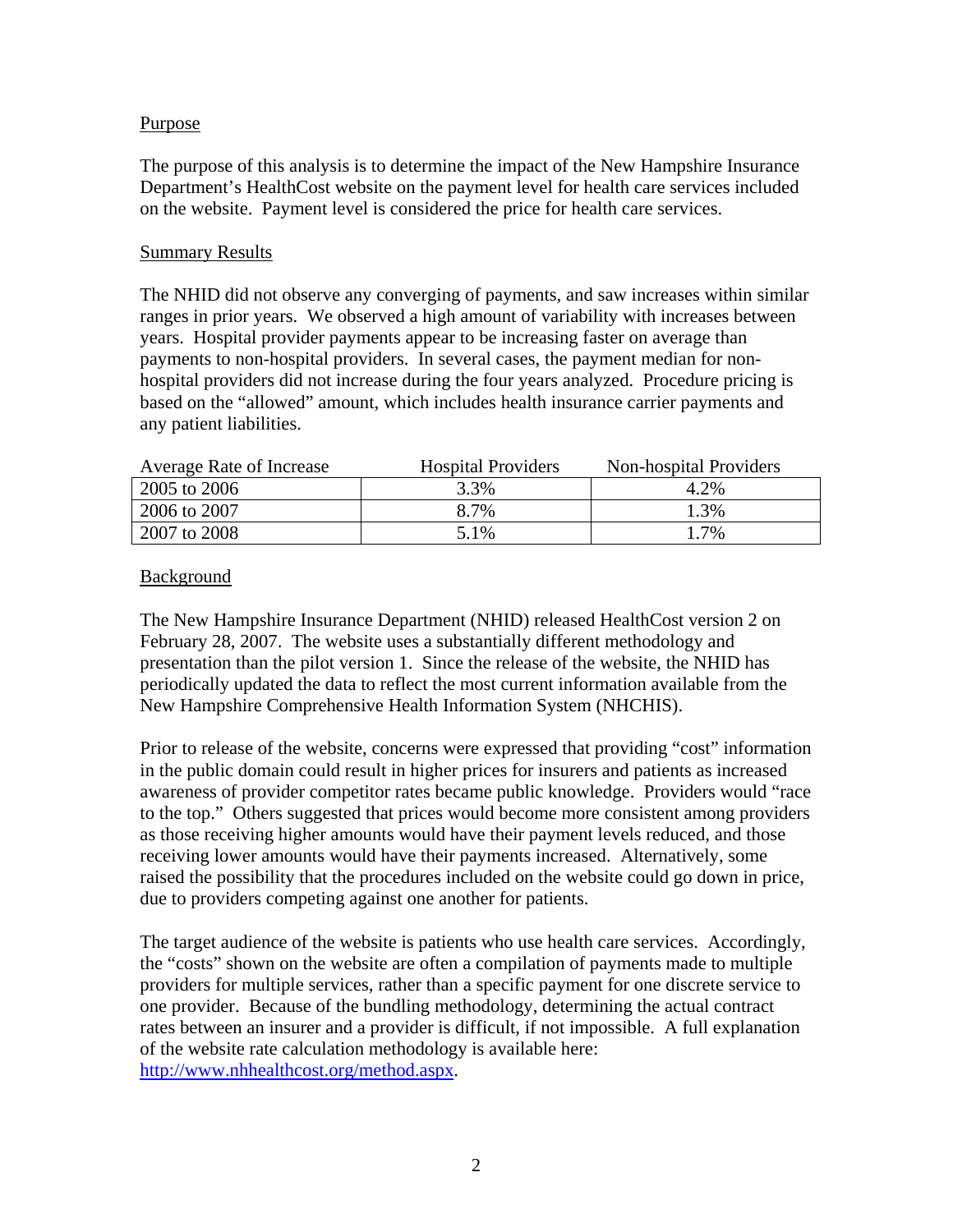In June 2009, the NHID performed an analysis of the claims data for HealthCost procedures, using timeframes before and after the release of the website. This project was completed in cooperation with the Center for Studying Health Systems Change, which performed interviews with health insurance carriers, health care providers, and others to better understand the impact of increasing health care price transparency in New Hampshire.

#### Explanation of Detailed Results

Appendix B includes a breakdown of each HealthCost procedures with the average allowed amount paid, the coefficient of variation, the median allowed amount, and the percent increase for each year analyzed. Appendix C provides the same information for non-hospital providers. Not all procedures included in HealthCost are performed by both hospitals and non-hospital providers.

The coefficient of variation is the standard deviation as a percentage of the average, and is an indicator of how much the allowed amounts differ among providers. The median is the value which half of the providers are paid more and the other half less. The median is not overly influenced by outliers, so when the median and average differ, this is an indication that the data are skewed. Skewed data are when the distribution of payment levels is not uniform, or considered normally distributed. (If you imagine a frequency distribution that looks like the head of a duck facing sideways, the data are skewed in the direction the duck is facing.) Skewed data exist when there are enough payments that are noticeably higher or lower than what would be expected with an even distribution. This may happen because of particular contracts that pay disproportionately more or less to providers for the same service.

Since price variation clearly did not decrease over the time period analyzed, significance testing was not performed. In several cases the procedure specific price variation was actually highest in the final year of the analysis.

Appendix A includes graphs that show the price changes as a percentage for each procedure for each year. There are four years of data used, beginning in 2005, so three different data points. The HealthCost website became live on February 28, 2007. If HealthCost influenced pricing, this may be apparent during 2007, but is more likely to be observed in 2008.

There are only two procedures for which the average increase for non-hospital providers exceeds that of hospital providers: an MRI – pelvis and CT – chest. For destruction of lesions, the rates decreased for both types of providers, but less so for non-hospital providers. Of the 26 procedures in the comparison, eight have a similar pattern of increases when hospital and non-hospital providers are compared. Most of these procedures are radiology services. Another eight have a divergent pattern, where the trend appears to be opposite between the hospital and non-hospital provider groups. Similar patterns suggest fee schedules are used by carriers and changes are made to the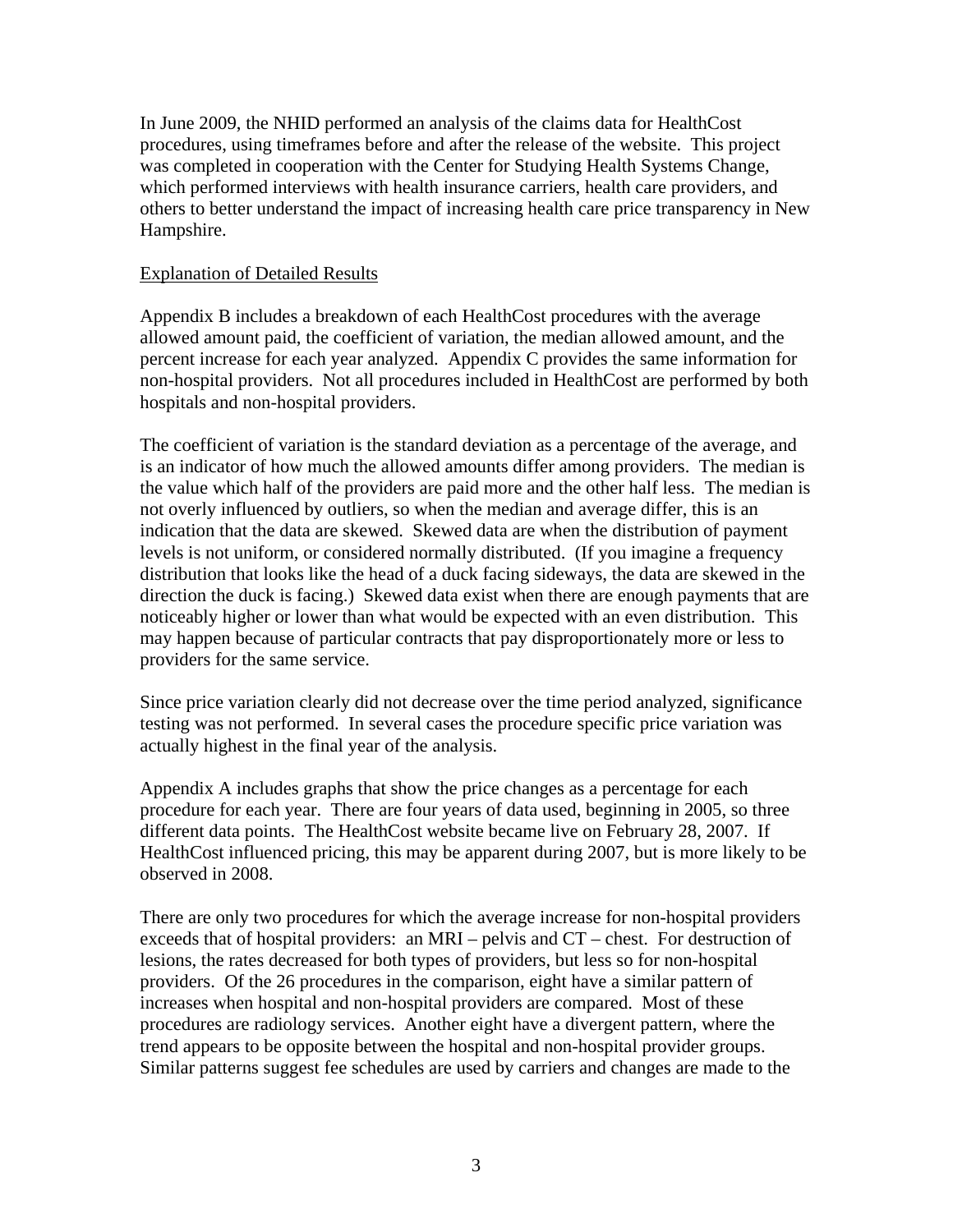conversion factor for both provider groups. Divergent patterns suggest inconsistent contracting strategies among carriers and the two different types of provider groups.

| Divergent Pattern               | Similar Pattern     |
|---------------------------------|---------------------|
| Destruction of Lesion           | Arthrocentesis      |
| Arthroscopic Knee Surgery       | MRI – Brain         |
| Tonsillectomy and Adenoidectomy | Spine X-Ray         |
| Hernia Repair                   | Shoulder X-Ray      |
| CT - Chest                      | Knee X-Ray          |
| $MRI - Back$                    | Ankle X-Ray         |
| Foot X-Ray                      | Mammogram           |
| Ultrasound - Pelvic             | Ultrasound – Breast |

The percent change between years is used rather than the actual dollar amounts because for many procedures there is a "professional" component that is paid to the physician and a "technical" component that is paid to a hospital. These payments are at different levels, even for the same procedure. As the focus of this analysis is on changes over time, the percent change in pricing is most relevant.

The price increases observed in this analysis are limited to a relatively small number of health care procedures, and many of them radiology procedures. These increases should not be considered generalizable to all health care procedure payments or health care costs.

## Methodology

Four years of claims data were used to track changes from 2005 through 2008. The time frame for each year was October 1 – September 30. October 1 is the beginning of the fiscal year for many NH hospitals and the time when price changes take place. As data are not available in the NHCHIS for dates prior to January 1 of 2005, the first year of data includes only ten months. Therefore, the average rates used from 2005 are likely to be slightly higher (showing a smaller difference when compared to 2006) than if 2005 were complete.

The analysis includes the procedures included on the HealthCost website, with the exception of a normal vaginal delivery. Vaginal delivery is an inpatient service and payment for a procedure is not as easily identified in the same way as for the outpatient procedures on HealthCost. Also, the methodology for calculating rates in this analysis differs from that for the rates on the website. Healthcost bundles multiple services and providers together and calculates median payment amounts. This analysis does not bundle services or providers and uses the average amount paid. Payments are based on the allowed amount, which is determined by the contract between the carrier and the provider and includes carrier and patient responsibilities. Average is used instead of the median because it is more sensitive to changes in payment levels. Payments are not bundled because we are most interested in changes that take place in payments for a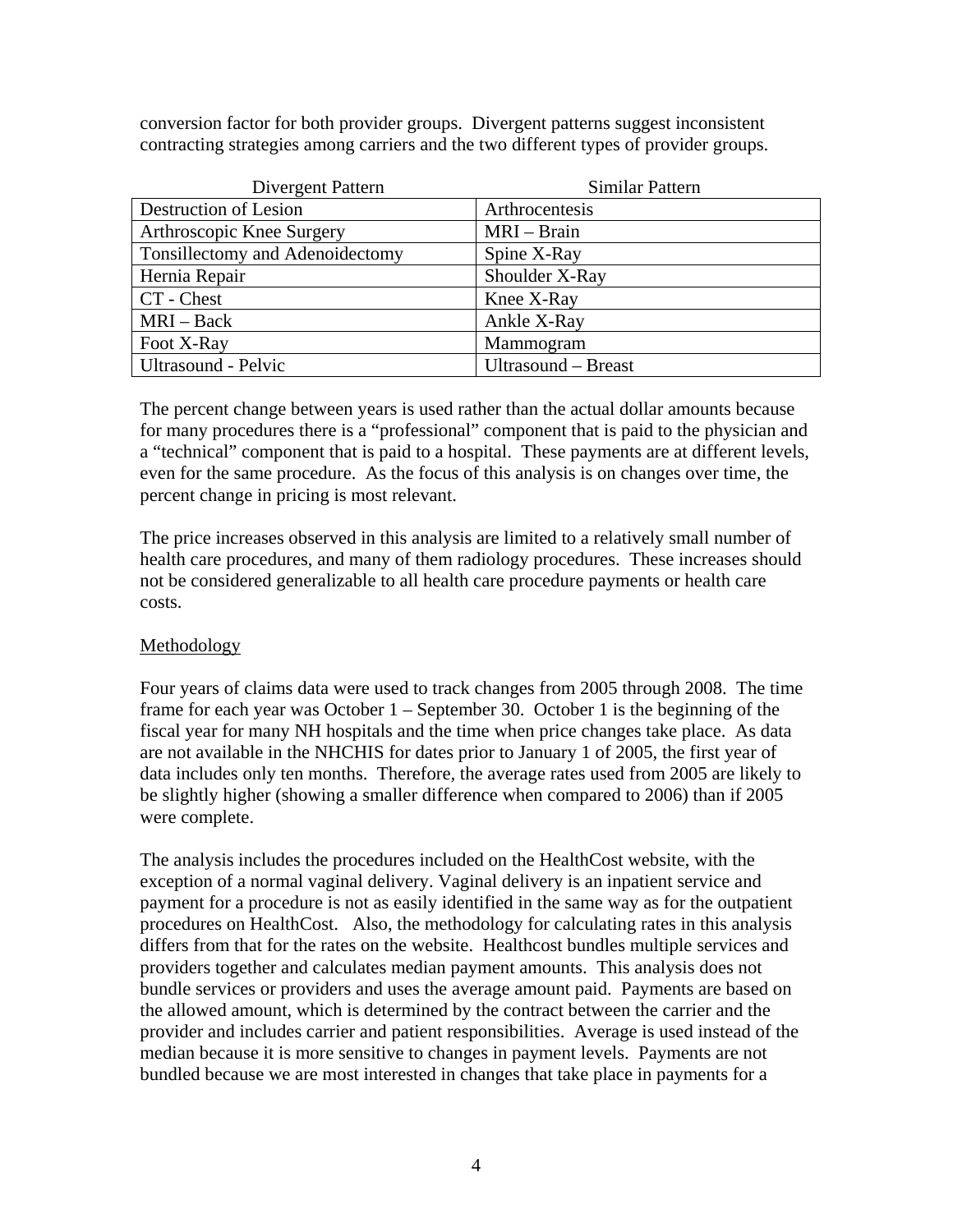specific procedure to one provider, not when services are grouped together among multiple providers.

Rates are calculated by procedure, by provider, without consideration for health insurance carrier or type of insurance (HMO, PPO, or POS). Although stratifying the data by additional factors could make the analysis more sensitive to specific reimbursement contract changes, we cannot create a model that adequately considers all factors (such as whether one population is self insured, and another fully insured), and detection errors in the calculated results would increase. Additionally, we are most interested in the impact of HealthCost on the prices to the insured population in general, not whether prices went up for one carrier and down for another.

Rates among providers are calculated using a simple average. If one provider performs nine times as many of the same procedure as another provider, the calculation is not weighted more heavily for the high volume provider. The advantage of this approach is that it better reflects what is happening at the contract level between a carrier and all providers. The disadvantage is the price difference calculations do not give more weight to high volume providers.

Changes in the current procedural terminology (CPT) coding guidelines are addressed so that data on procedures from one year are compared correctly to future years. The procedure descriptions are from the HealthCost website. The actual CPT descriptions are more specific.

## Limitations

The data used in this analysis are New Hampshire claims data. Claims data include the actual amounts paid, not necessarily what the contract between a carrier and provider calls for. If payments are made incorrectly, the data reflect the incorrect payment.

The analysis assumes practice patterns of providers and market position of carriers is static. In reality, physicians change which group they practice with, carriers increase and decrease in market share and product offerings. As these shifts take place, the volume of services paid for according to particular contract terms shift. If one carrier captures additional membership in a particular community, and that carrier pays local providers more than the former carrier, the calculations performed in this analysis will reflect higher payments as though the contracts between the carriers and providers changed.

In addition, multi-year contacts exist for many providers and carriers, and neither party may have had the opportunity to consider increased price transparency before negotiating new terms.

Billing practices may change. Billing for a particular provider may shift to another location, influencing the price paid for the same services. This analysis is based on the amounts paid, and assumes changes are due to contract changes.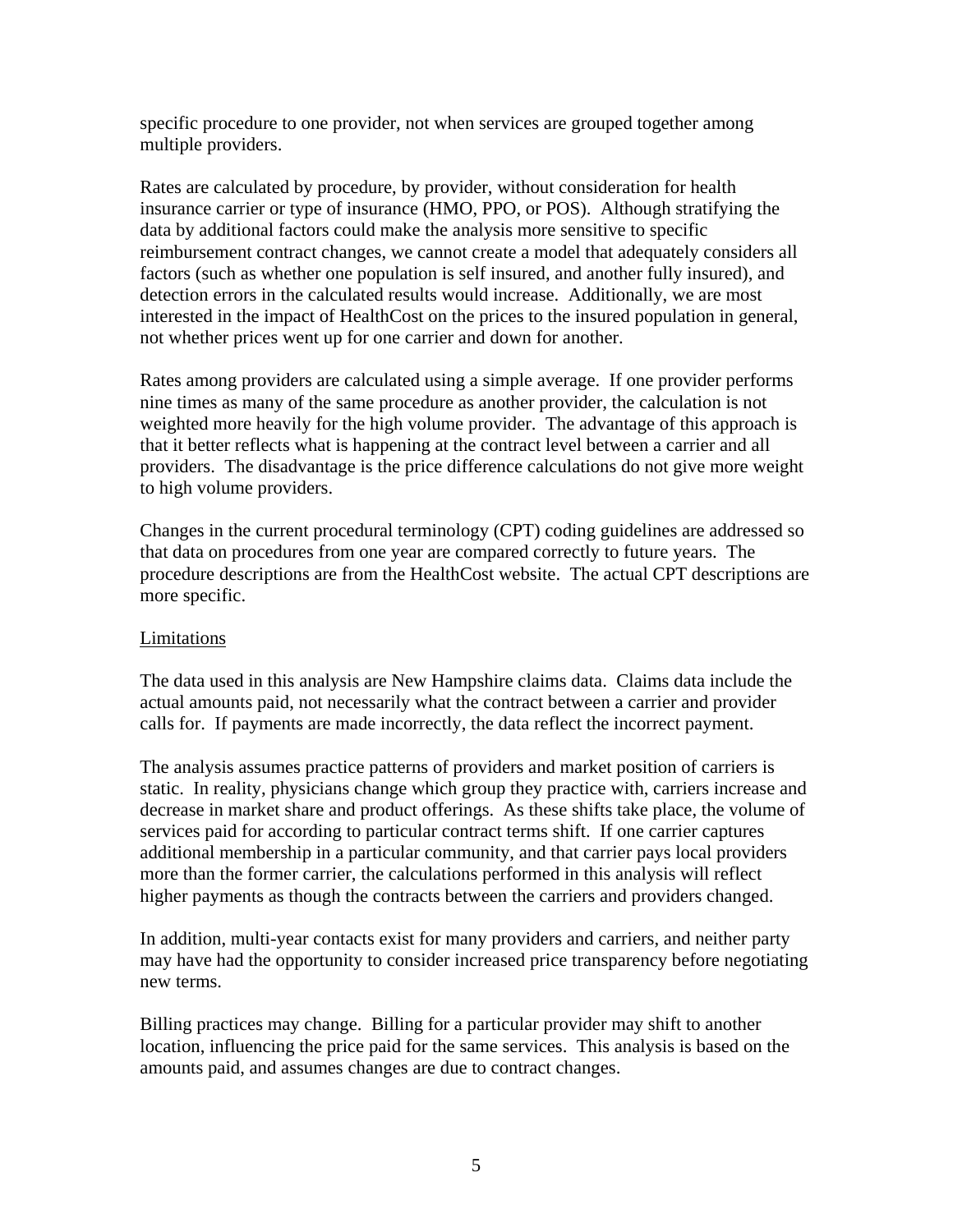A control group was not used. A control group would need to include either procedures or providers that are not included on the HealthCost website, with prices analyzed over the same time period. Although these options were explored, the control group would need to include the procedures that are performed at both the hospitals and non-hospital providers that are included in HealthCost, or hospitals and other providers in New Hampshire that are not on the HealthCost website. As the HealthCost procedures are based on some of the most common outpatient procedures patients receive, and all acute care hospitals in the state were included, methodological issues prevented the use of control group.

Geographic specific variation was not addressed. Although price transparency may have different results by regions within the state, several factors would need to be adjusted for to accurately detect unique geographic pricing changes due to price transparency. Carrier market share and the distribution of provider types are differences that could influence the analysis results and attempts to adjust for all geographic differences that may impact pricing would result in small sample sizes.

#### Conclusion

The HealthCost website is a step forward with health care procedure price transparency. This findings in this analysis suggests that the HealthCost website has not had an impact on pricing variation or increases in the New Hampshire marketplace, but early indicators may change as carriers and providers respond to increasing interest from consumers of health care. Further research at a later point in time is appropriate.

Questions or comments should be directed to Tyler Brannen, Health Care Statistician at the New Hampshire Insurance Department (tyler.brannen@ins.nh.gov).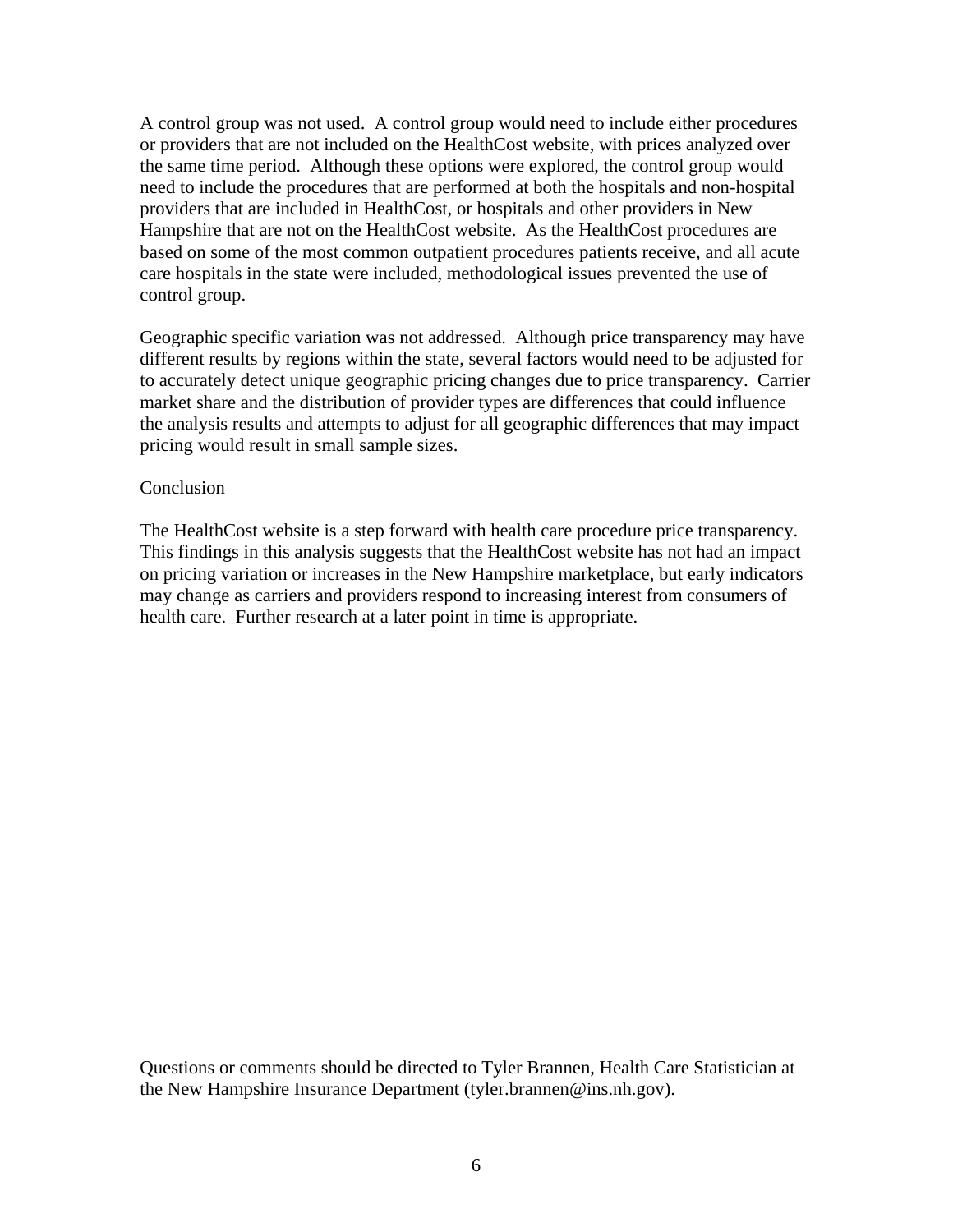#### **APPENDIX A**

# **Divergent Patterns**



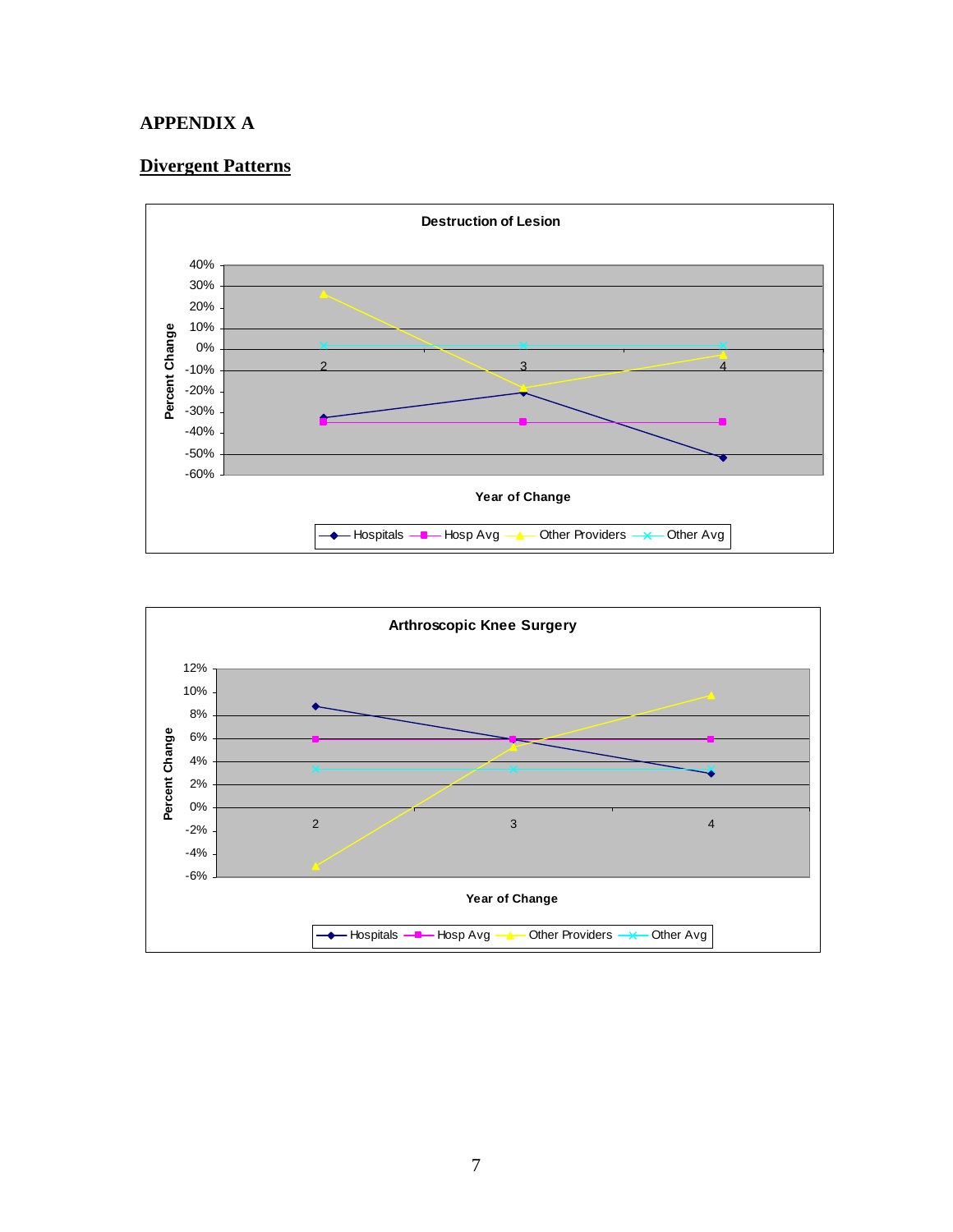

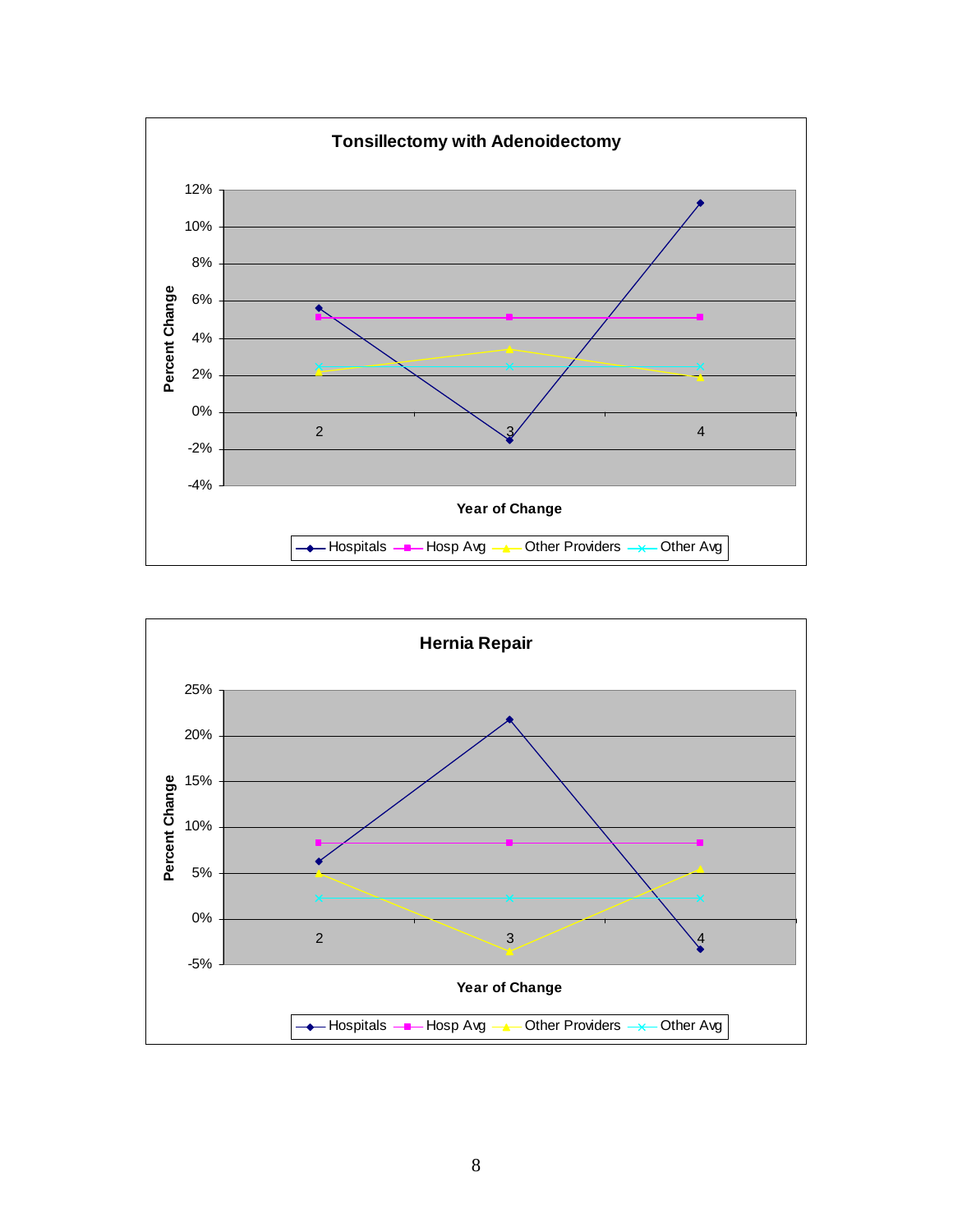

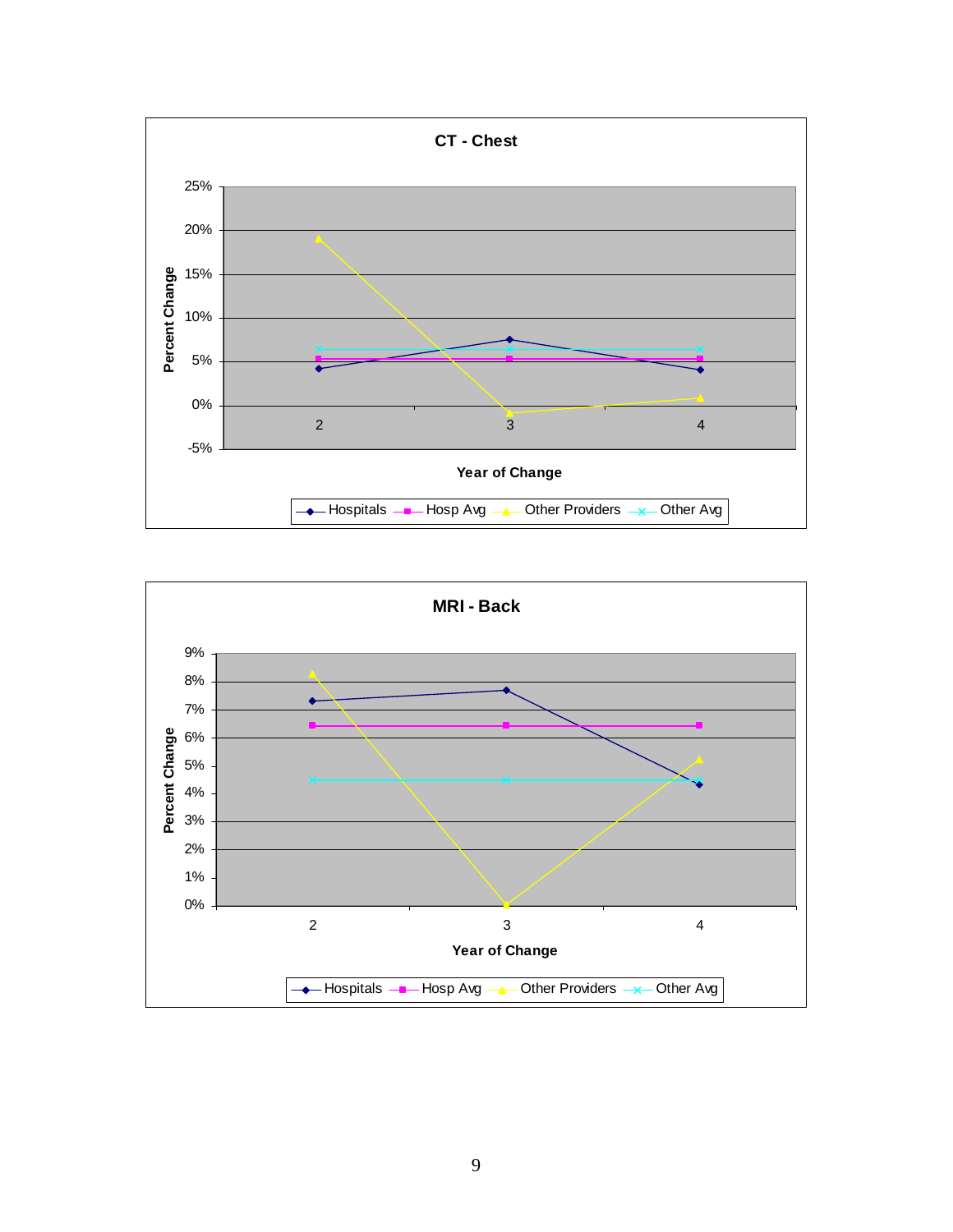

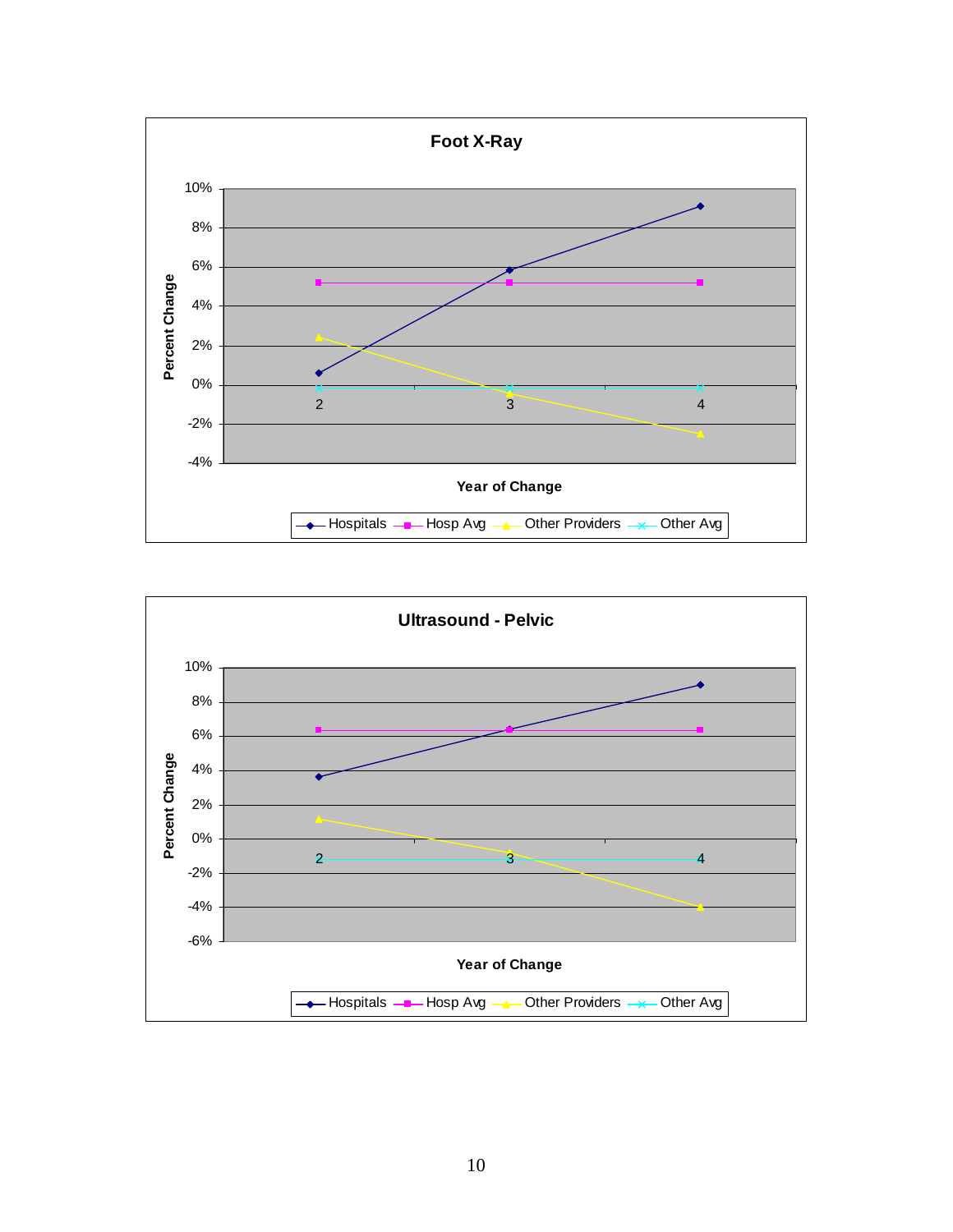## **Similar Patterns**



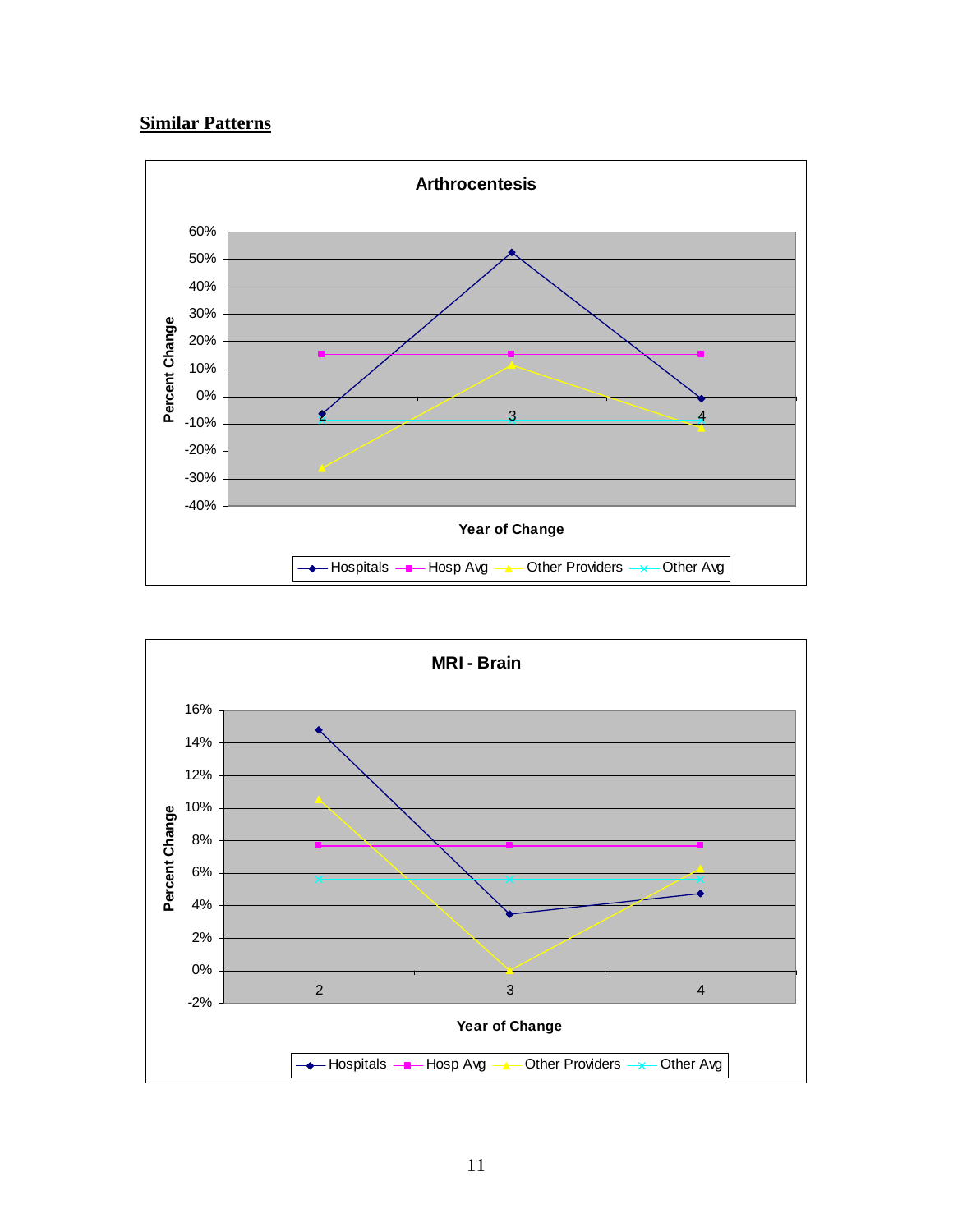

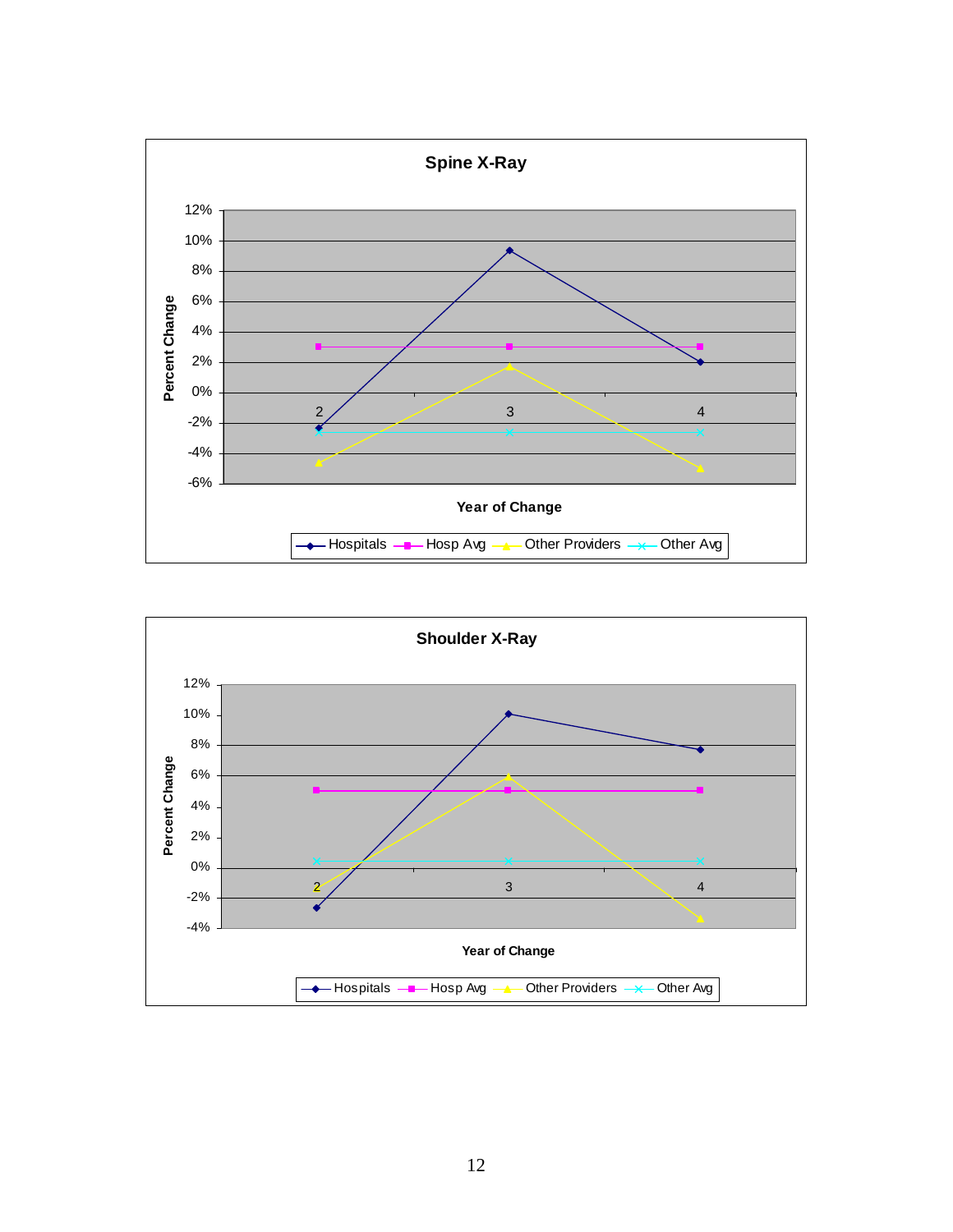

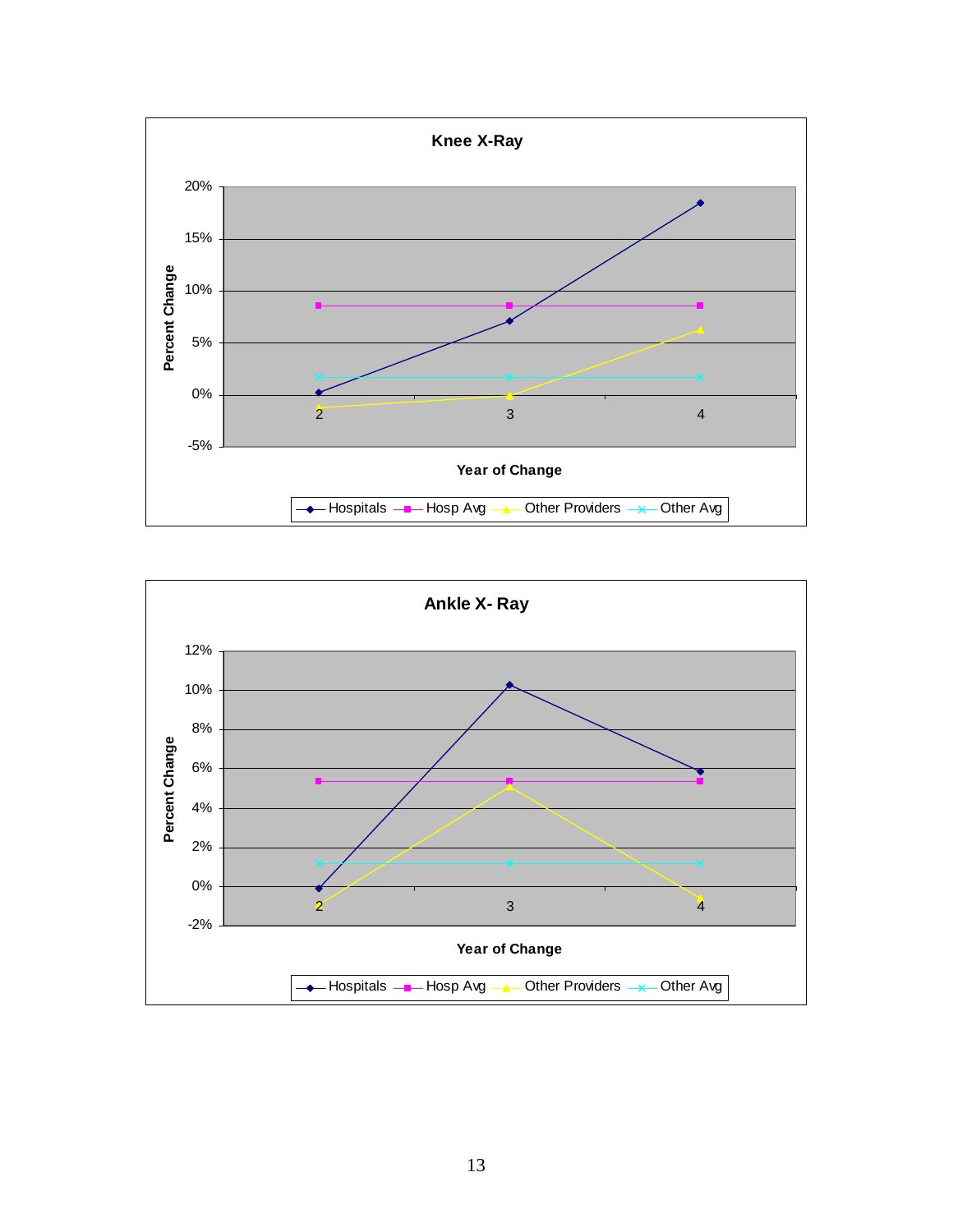

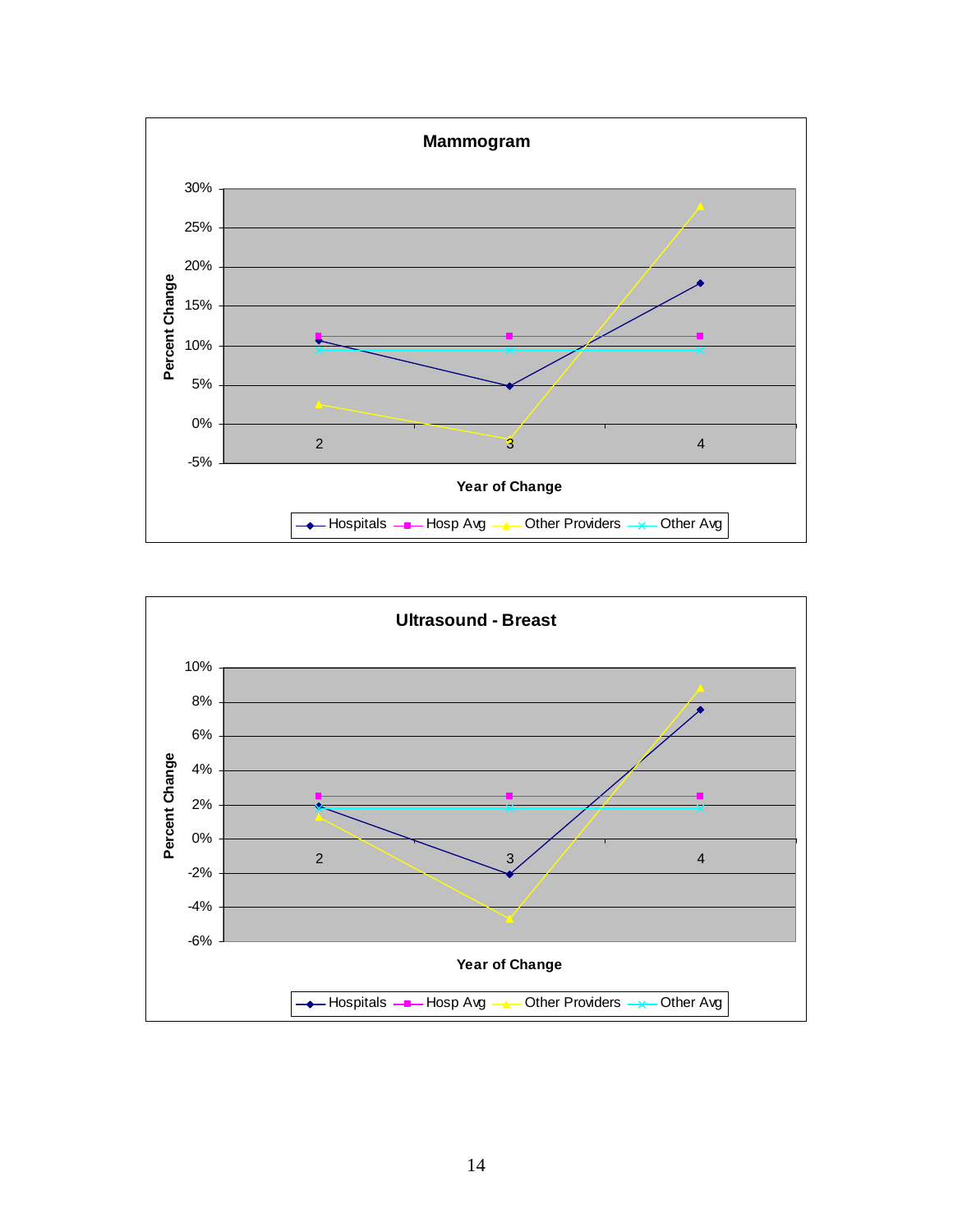## **No Obvious Pattern**



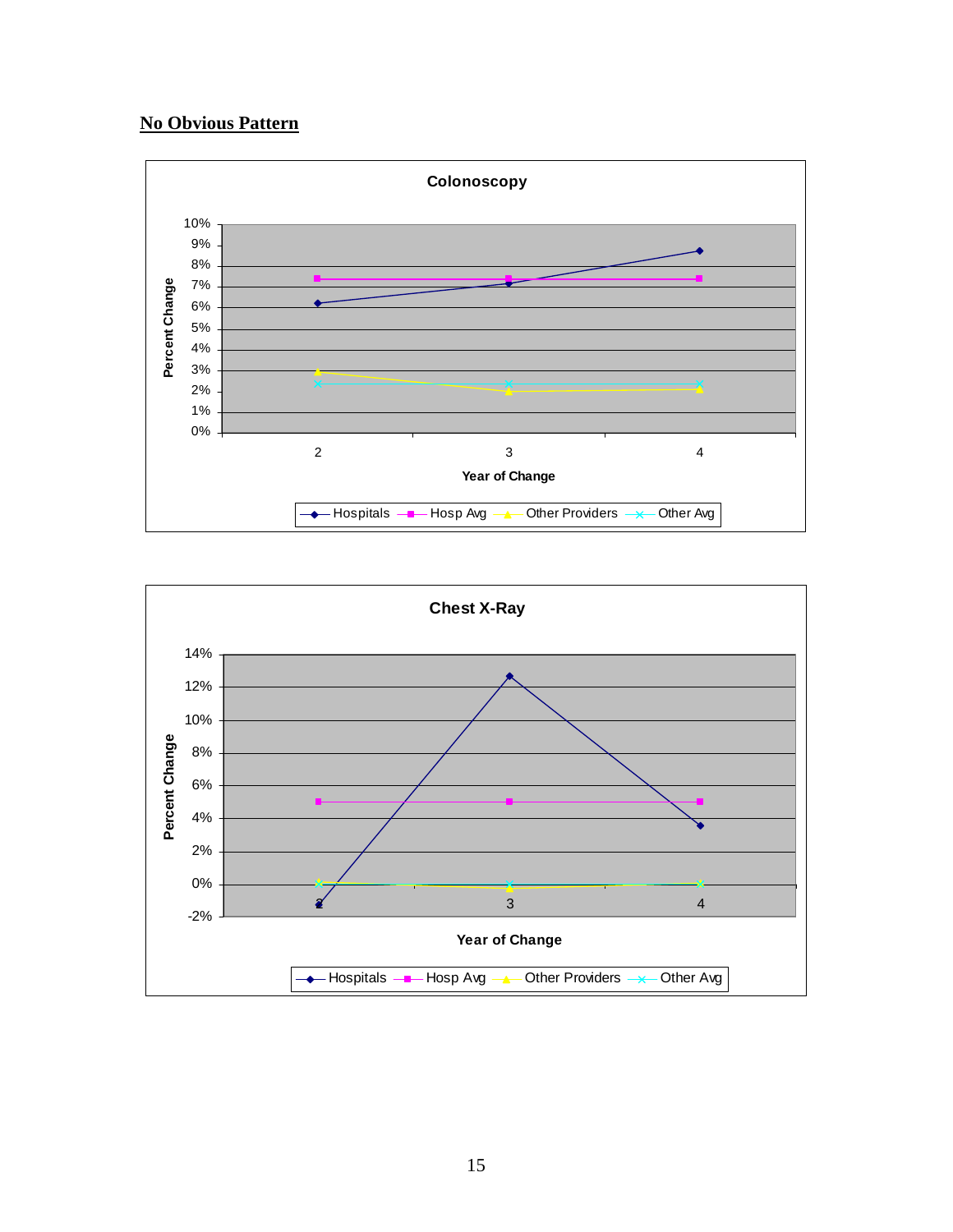

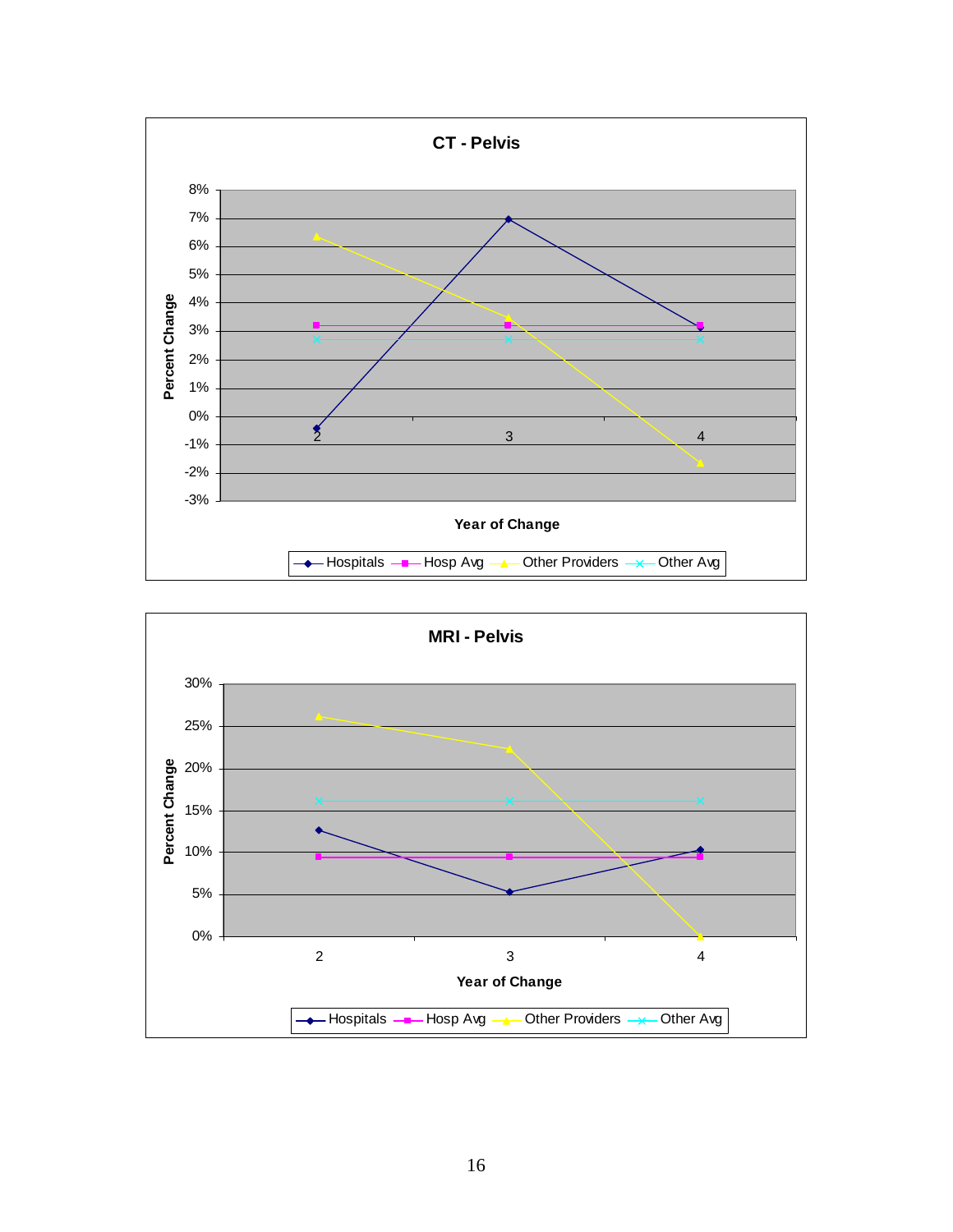

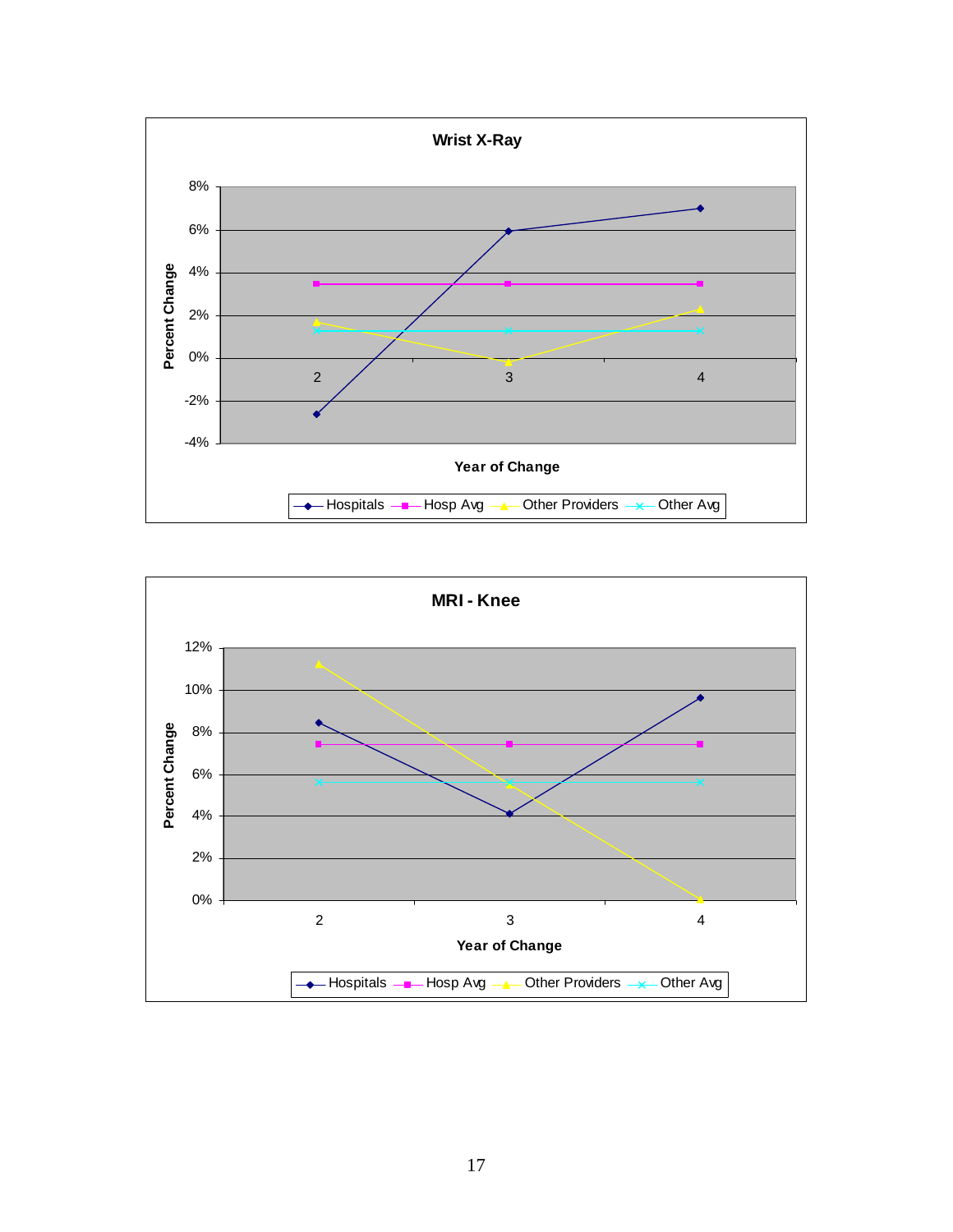

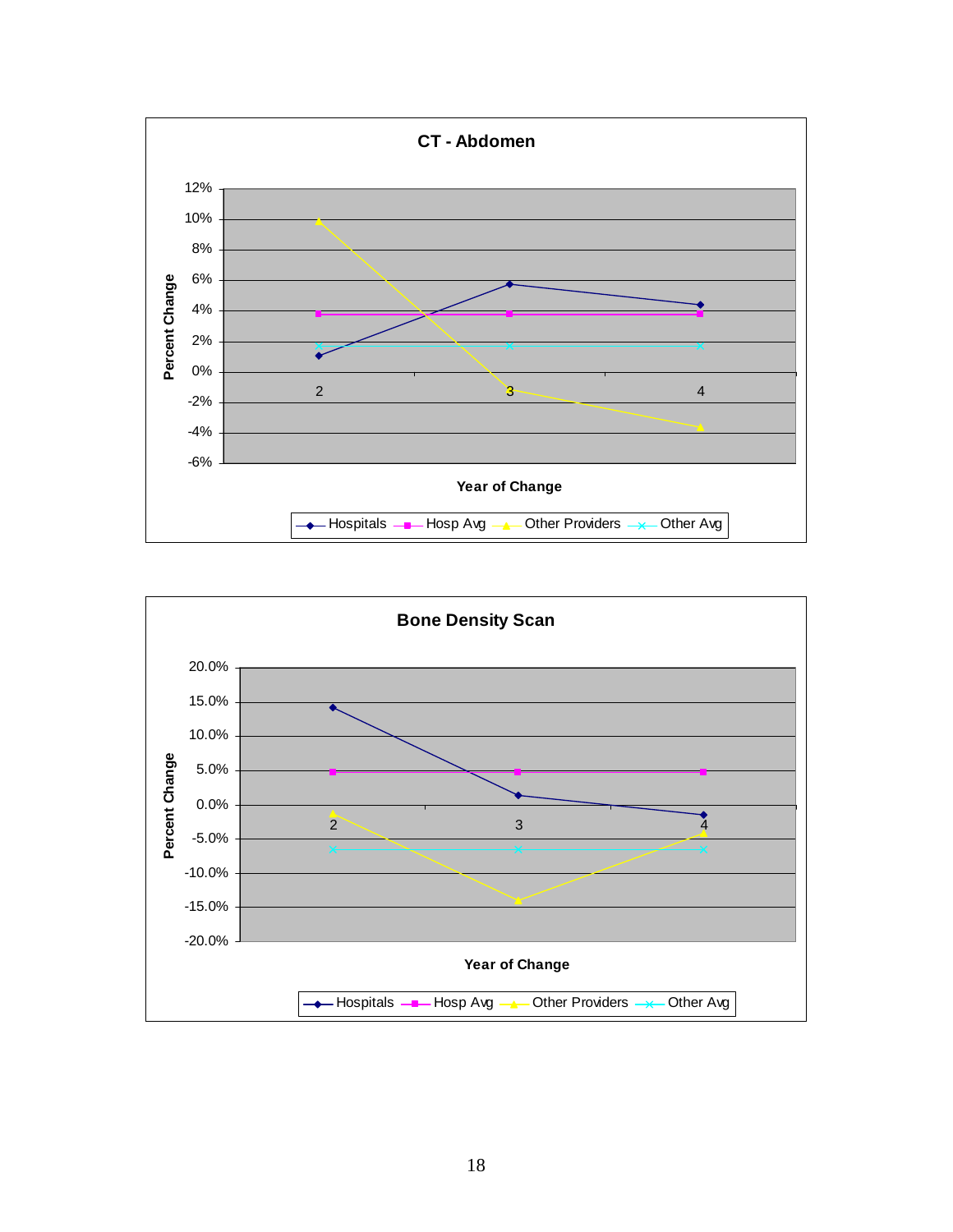

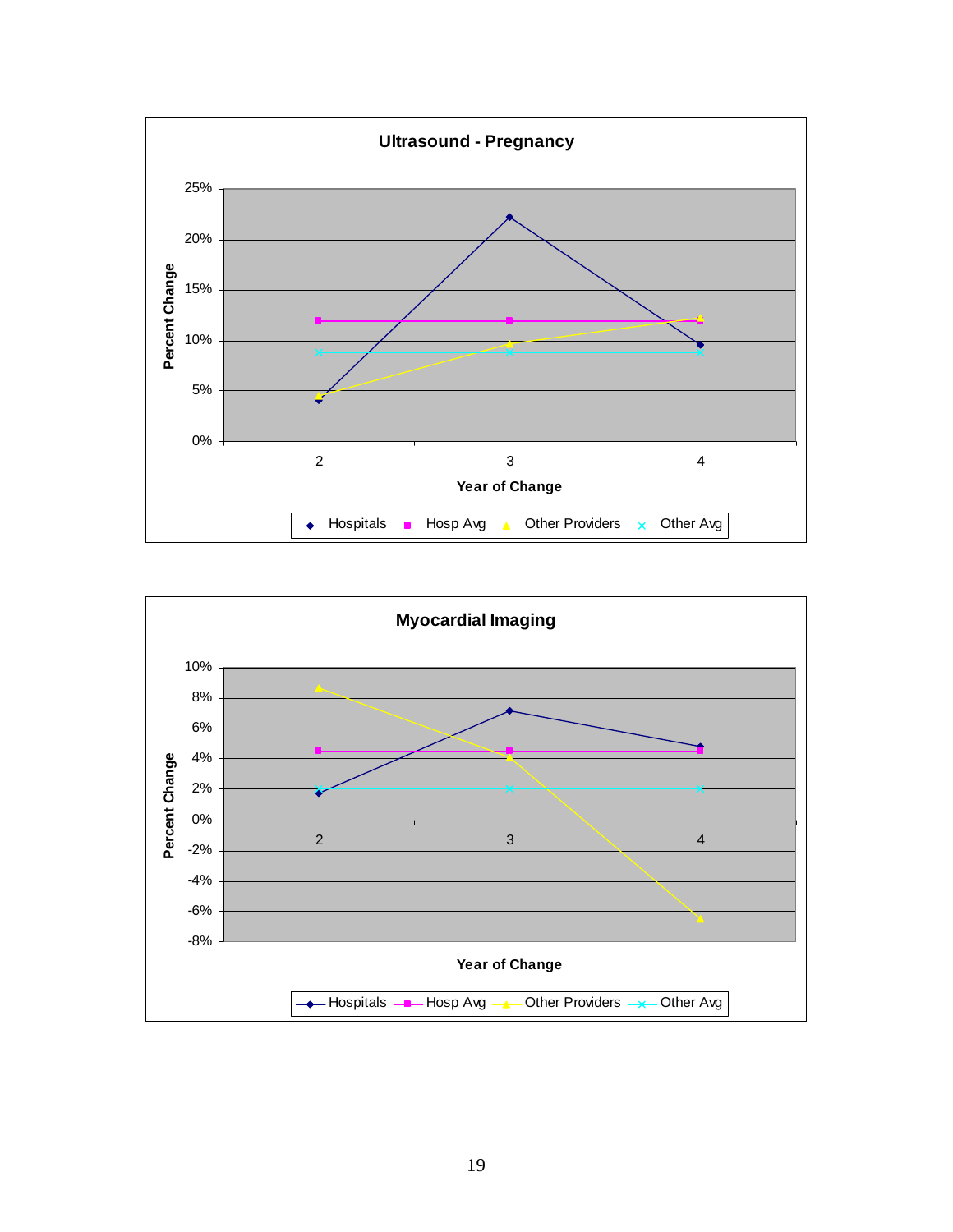# **APPENDIX B**

## **HOSPITAL PROVIDERS:**

| <b>CPT</b> | HealthCost           | Yr             | Average | Coefficient | Median  | Percent    |
|------------|----------------------|----------------|---------|-------------|---------|------------|
| Code       | Description          |                | Payment | of          |         | Change     |
|            |                      |                |         | Variation   |         | from Prior |
|            |                      |                |         |             |         | Yr         |
| 17000      | Destruction of       | $\mathbf{1}$   | \$218   | 1.46        | \$140   |            |
|            | Lesion               | $\overline{2}$ | \$147   | 1.30        | \$108   | $-32.5%$   |
|            |                      | $\overline{3}$ | \$117   | 0.85        | \$98    | $-20.4%$   |
|            |                      | $\overline{4}$ | \$57    | 1.11        | \$26    | $-51.5%$   |
|            |                      |                |         |             |         |            |
| 19103      | <b>Breast Biopsy</b> | $\mathbf{1}$   | \$783   | 0.56        | \$734   |            |
|            |                      | $\overline{2}$ | \$876   | 0.57        | \$746   | 11.9%      |
|            |                      | $\overline{3}$ | \$991   | 0.55        | \$912   | 13.0%      |
|            |                      | $\overline{4}$ | \$884   | 0.47        | \$816   | $-10.7%$   |
|            |                      |                |         |             |         |            |
| 20610      | Arthrocentesis       | $\mathbf{1}$   | \$170   | 1.04        | \$119   |            |
|            |                      | $\overline{2}$ | \$160   | 0.98        | \$123   | $-6.2%$    |
|            |                      | 3              | \$244   | 1.23        | \$176   | 52.6%      |
|            |                      | $\overline{4}$ | \$242   | 0.96        | \$185   | $-0.9\%$   |
|            |                      |                |         |             |         |            |
| 29881      | Arthroscopic         | $\mathbf{1}$   | \$2,029 | 0.47        | \$1,949 |            |
|            | <b>Knee Surgery</b>  | $\overline{c}$ | \$2,207 | 0.46        | \$2,143 | 8.8%       |
|            |                      | $\overline{3}$ | \$2,338 | 0.48        | \$2,146 | 5.9%       |
|            |                      | $\overline{4}$ | \$2,406 | 0.50        | \$2,306 | 2.9%       |
|            |                      |                |         |             |         |            |
| 42820      | Tonsillectomy        | $\mathbf{1}$   | \$1,471 | 0.44        | \$1,437 |            |
|            | with                 | $\overline{2}$ | \$1,554 | 0.51        | \$1,544 | 5.6%       |
|            | Adenoidectomy        | $\overline{3}$ | \$1,529 | 0.51        | \$1,588 | $-1.6%$    |
|            |                      | $\overline{4}$ | \$1,702 | 0.53        | \$1,867 | 11.3%      |
|            |                      |                |         |             |         |            |
| 45378      | Colonoscopy          | $\mathbf{1}$   | \$1,024 | 0.38        | \$1,035 |            |
|            | (outpatient)         | $\overline{2}$ | \$1,088 | 0.38        | \$1,087 | 6.3%       |
|            |                      | 3              | \$1,166 | 0.40        | \$1,221 | 7.2%       |
|            |                      | $\overline{4}$ | \$1,267 | 0.41        | \$1,314 | 8.7%       |
|            |                      |                |         |             |         |            |
| 47562      | Gall Bladder         | $\mathbf{1}$   | \$3,348 | 0.64        | \$2,650 |            |
|            | Surgery              | $\overline{2}$ | \$3,865 | 0.61        | \$3,173 | 15.4%      |
|            |                      | 3              | \$4,224 | 0.64        | \$3,399 | 9.3%       |
|            |                      | $\overline{4}$ | \$4,881 | 0.60        | \$4,100 | 15.6%      |
|            |                      |                |         |             |         |            |
| 49505      | Hernia Repair        | $\mathbf{1}$   | \$1,967 | 0.42        | \$1,768 |            |
|            |                      | $\overline{2}$ | \$2,091 | 0.48        | \$1,910 | 6.3%       |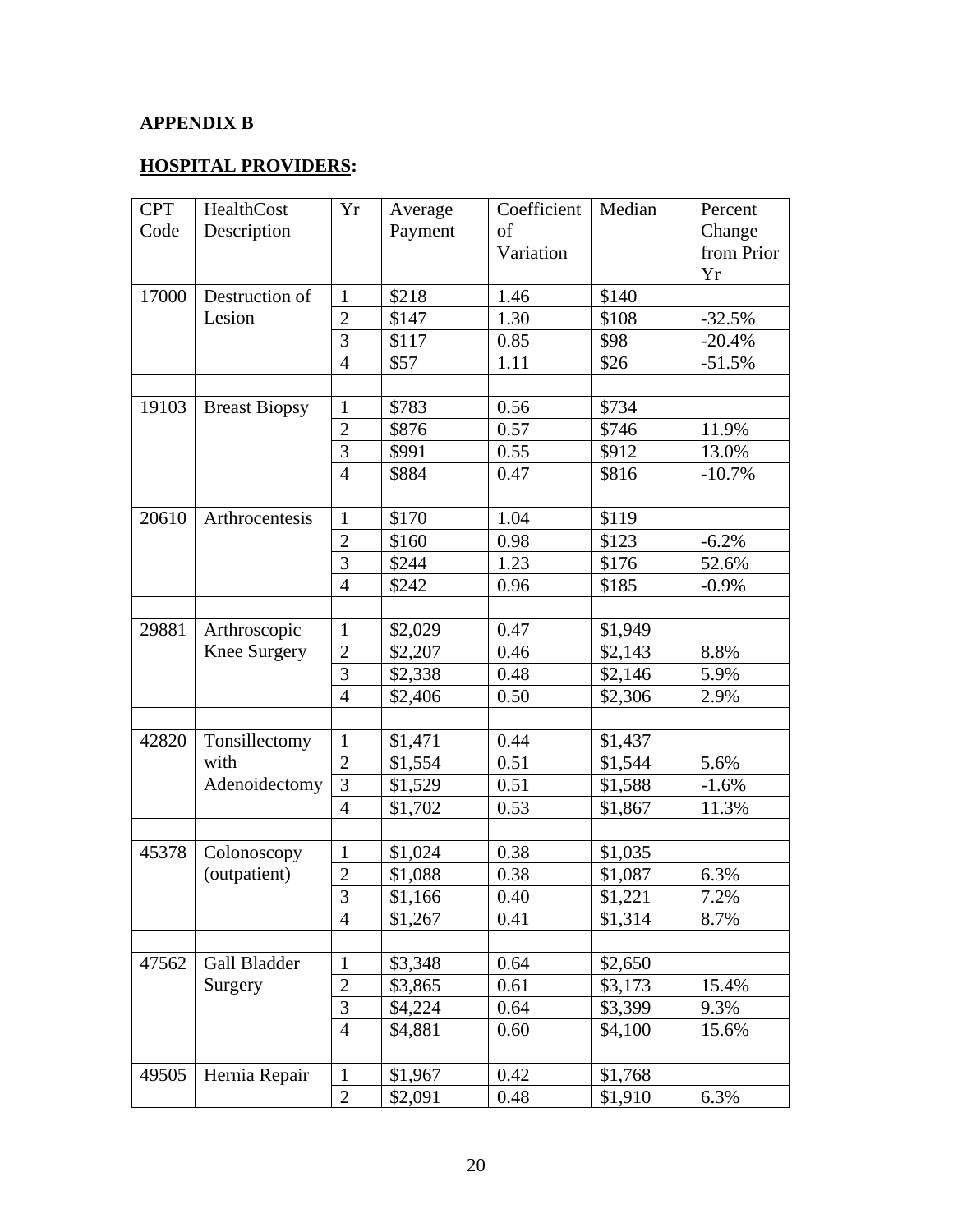|       |                     | 3              | \$2,548 | 0.61 | \$2,351 | 21.9%    |
|-------|---------------------|----------------|---------|------|---------|----------|
|       |                     | $\overline{4}$ | \$2,463 | 0.51 | \$2,306 | $-3.3%$  |
|       |                     |                |         |      |         |          |
| 50590 | <b>Kidney Stone</b> | $\mathbf{1}$   | \$4,808 | 0.49 | \$4,549 |          |
|       | Removal             | $\overline{c}$ | \$4,613 | 0.59 | \$4,983 | $-4.0\%$ |
|       |                     | 3              | \$5,228 | 0.49 | \$5,542 | 13.3%    |
|       |                     | $\overline{4}$ | \$5,898 | 0.47 | \$5,858 | 12.8%    |
|       |                     |                |         |      |         |          |
| 70553 | MRI - Brain         | $\mathbf{1}$   | \$1,733 | 0.35 | \$1,695 |          |
|       |                     | $\overline{2}$ | \$1,990 | 0.36 | \$1,849 | 14.8%    |
|       |                     | 3              | \$2,059 | 0.36 | \$2,013 | 3.5%     |
|       |                     | $\overline{4}$ | \$2,157 | 0.39 | \$2,097 | 4.8%     |
|       |                     |                |         |      |         |          |
| 71020 | Chest X-Ray         | $\mathbf{1}$   | \$117   | 0.68 | \$125   |          |
|       |                     | $\overline{2}$ | \$115   | 1.85 | \$92    | $-1.2%$  |
|       |                     | 3              | \$130   | 1.06 | \$137   | 12.7%    |
|       |                     | $\overline{4}$ | \$134   | 1.80 | \$120   | 3.5%     |
|       |                     |                |         |      |         |          |
| 71260 | CT - Chest          | $\mathbf{1}$   | \$892   | 0.47 | \$903   |          |
|       |                     | $\overline{2}$ | \$929   | 0.51 | \$916   | 4.2%     |
|       |                     | 3              | \$999   | 0.53 | \$957   | 7.5%     |
|       |                     | $\overline{4}$ | \$1,039 | 0.53 | \$1,037 | 4.0%     |
|       |                     |                |         |      |         |          |
| 72100 | Spine X-Ray         | $\mathbf{1}$   | \$122   | 0.53 | \$102   |          |
|       |                     | $\overline{2}$ | \$119   | 0.57 | \$87    | $-2.4%$  |
|       |                     | 3              | \$130   | 0.61 | \$98    | 9.4%     |
|       |                     | $\overline{4}$ | \$133   | 0.56 | \$110   | 2.0%     |
|       |                     |                |         |      |         |          |
| 72148 | MRI - Back          | $\mathbf{1}$   | \$1,238 | 0.31 | \$1,261 |          |
|       |                     | $\overline{2}$ | \$1,328 | 0.32 | \$1,395 | 7.3%     |
|       |                     | $\mathfrak{Z}$ | \$1,430 | 0.32 | \$1,498 | 7.7%     |
|       |                     | 4              | \$1,492 | 0.32 | \$1,573 | 4.3%     |
|       |                     |                |         |      |         |          |
| 72193 | CT - Pelvis         | $\mathbf{1}$   | \$790   | 0.50 | \$754   |          |
|       |                     | 2              | \$787   | 0.49 | \$718   | $-0.4%$  |
|       |                     | 3              | \$842   | 0.50 | \$755   | 7.0%     |
|       |                     | $\overline{4}$ | \$868   | 0.51 | \$793   | 3.1%     |
|       |                     |                |         |      |         |          |
| 72197 | MRI - Pelvis        | $\mathbf{1}$   | \$1,638 | 0.32 | \$1,673 |          |
|       |                     | 2              | \$1,845 | 0.39 | \$1,831 | 12.7%    |
|       |                     | 3              | \$1,942 | 0.32 | \$1,963 | 5.2%     |
|       |                     | $\overline{4}$ | \$2,142 | 0.31 | \$2,140 | 10.3%    |
|       |                     |                |         |      |         |          |
| 73030 | Shoulder X-         | $\mathbf{1}$   | \$115   | 0.74 | \$110   |          |
|       | Ray                 | $\overline{2}$ | \$112   | 0.63 | \$84    | $-2.6%$  |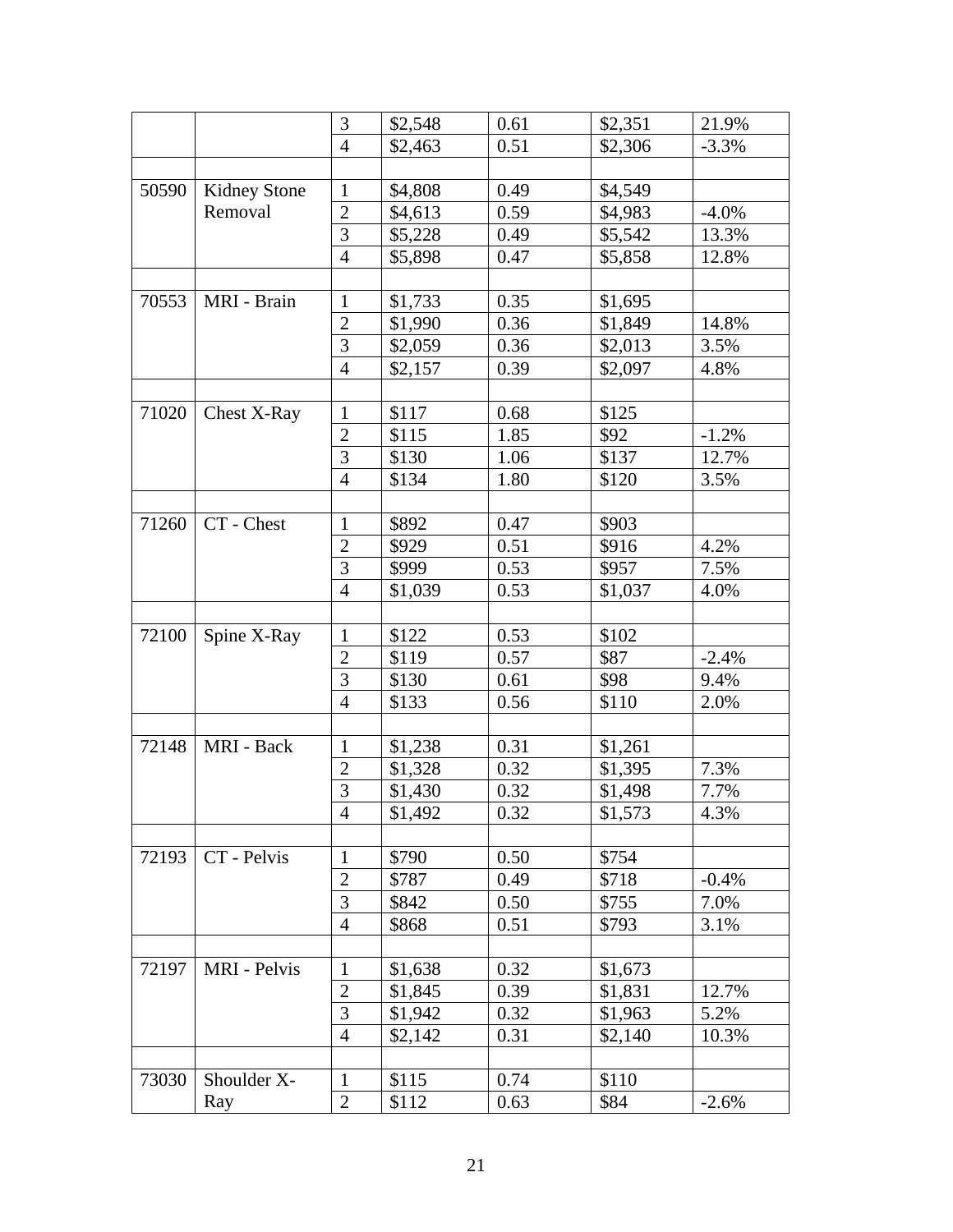|       |                     | 3              | \$124   | 0.67 | \$88    | 10.1%   |
|-------|---------------------|----------------|---------|------|---------|---------|
|       |                     | $\overline{4}$ | \$133   | 0.68 | \$104   | 7.7%    |
|       |                     |                |         |      |         |         |
| 73110 | Wrist X-Ray         | $\mathbf{1}$   | \$101   | 0.63 | \$96    |         |
|       |                     | $\overline{c}$ | \$98    | 0.62 | \$74    | $-2.6%$ |
|       |                     | 3              | \$104   | 0.66 | \$79    | 5.9%    |
|       |                     | $\overline{4}$ | \$111   | 0.63 | \$97    | 7.0%    |
|       |                     |                |         |      |         |         |
| 73562 | Knee X-Ray          | $\mathbf{1}$   | \$113   | 0.62 | \$88    |         |
|       |                     | $\overline{2}$ | \$113   | 0.72 | \$72    | 0.2%    |
|       |                     | 3              | \$121   | 0.73 | \$80    | 7.1%    |
|       |                     | $\overline{4}$ | \$144   | 0.74 | \$110   | 18.4%   |
|       |                     |                |         |      |         |         |
| 73610 | Ankle X-Ray         | $\mathbf{1}$   | \$102   | 0.54 | \$111   |         |
|       |                     | $\overline{2}$ | \$102   | 0.59 | \$77    | $-0.1%$ |
|       |                     | 3              | \$113   | 0.61 | \$82    | 10.3%   |
|       |                     | $\overline{4}$ | \$120   | 0.61 | \$100   | 5.9%    |
|       |                     |                |         |      |         |         |
| 73630 | Foot X-Ray          | $\mathbf{1}$   | \$105   | 0.56 | \$115   |         |
|       |                     | $\overline{2}$ | \$106   | 0.64 | \$77    | 0.6%    |
|       |                     | 3              | \$112   | 0.65 | \$80    | 5.8%    |
|       |                     | $\overline{4}$ | \$122   | 0.65 | \$99    | 9.1%    |
|       |                     |                |         |      |         |         |
| 73721 | MRI - Knee          | $\mathbf{1}$   | \$1,115 | 0.34 | \$1,071 |         |
|       |                     | $\overline{c}$ | \$1,210 | 0.35 | \$1,156 | 8.5%    |
|       |                     | 3              | \$1,259 | 0.35 | \$1,221 | 4.1%    |
|       |                     | $\overline{4}$ | \$1,381 | 0.34 | \$1,369 | 9.6%    |
|       |                     |                |         |      |         |         |
| 74160 | CT - Abdomen        | $\mathbf{1}$   | \$880   | 0.50 | \$861   |         |
|       |                     | $\overline{2}$ | \$889   | 0.55 | \$872   | 1.1%    |
|       |                     | $\mathfrak{Z}$ | \$940   | 0.59 | \$926   | 5.7%    |
|       |                     | 4              | \$981   | 0.57 | \$974   | 4.4%    |
|       |                     |                |         |      |         |         |
| 76075 | <b>Bone Density</b> | $\mathbf{1}$   | \$220   | 0.31 | \$211   |         |
|       | Scan                | $\overline{2}$ | \$251   | 0.35 | \$220   | 14.1%   |
|       |                     | 3              | \$254   | 0.31 | \$249   | 1.4%    |
|       |                     | $\overline{4}$ | \$251   | 0.36 | \$241   | $-1.6%$ |
|       |                     |                |         |      |         |         |
| 76092 | Mammogram           | $\mathbf{1}$   | \$120   | 0.35 | \$116   |         |
|       |                     | $\overline{2}$ | \$133   | 0.35 | \$131   | 10.6%   |
|       |                     | 3              | \$139   | 0.39 | \$138   | 4.8%    |
|       |                     | $\overline{4}$ | \$164   | 0.33 | \$168   | 17.9%   |
|       |                     |                |         |      |         |         |
| 76645 | Ultrasound -        | $\mathbf{1}$   | \$182   | 0.64 | \$143   |         |
|       | <b>Breast</b>       | $\overline{2}$ | \$185   | 0.67 | \$143   | 1.9%    |
|       |                     |                |         |      |         |         |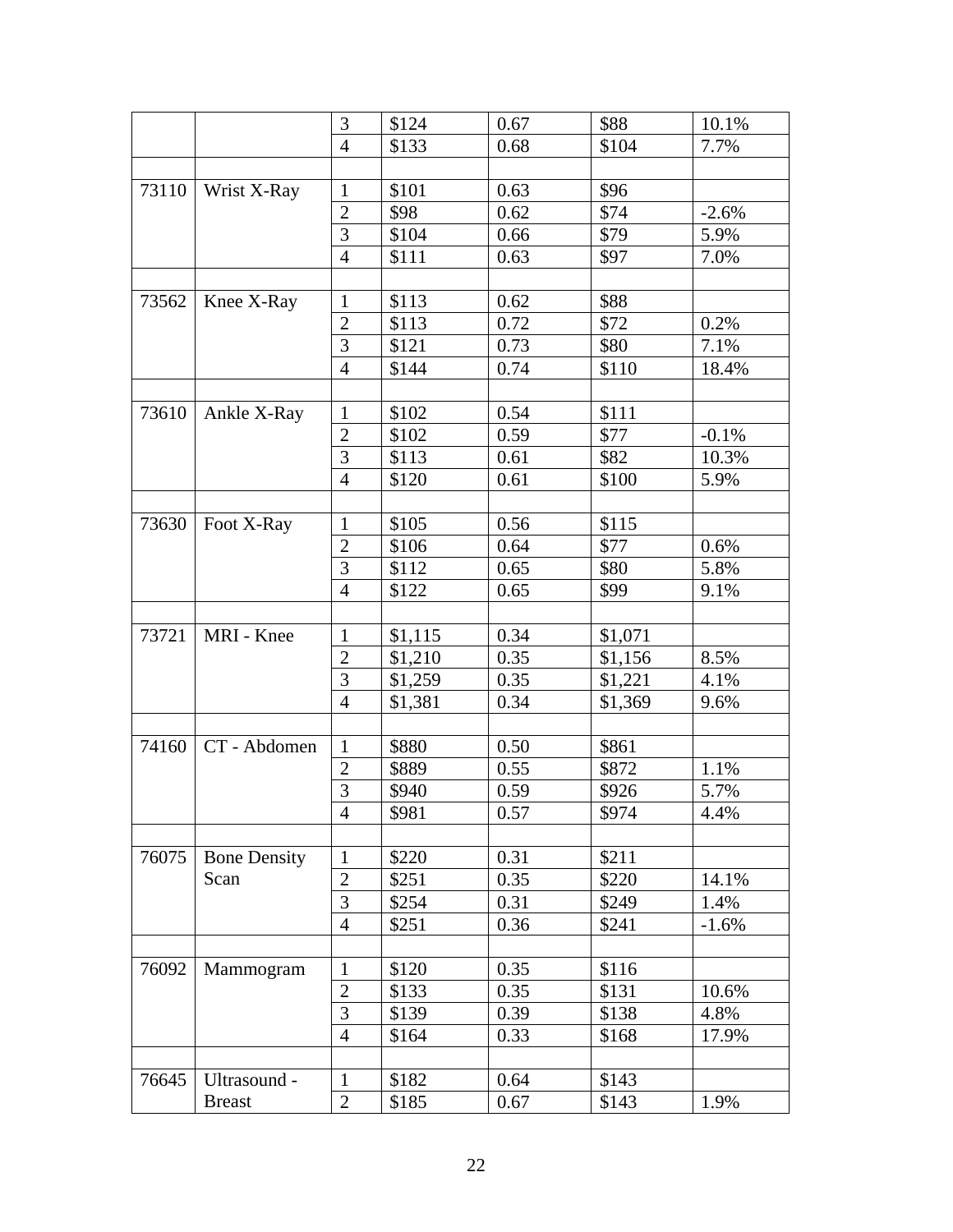|       |              | 3              | \$181   | 0.60 | \$153   | $-2.1%$ |
|-------|--------------|----------------|---------|------|---------|---------|
|       |              | $\overline{4}$ | \$195   | 0.56 | \$169   | 7.5%    |
|       |              |                |         |      |         |         |
| 76805 | Ultrasound - | $\mathbf{1}$   | \$246   | 0.41 | \$241   |         |
|       | Pregnancy    | $\overline{2}$ | \$256   | 0.43 | \$245   | 4.0%    |
|       |              | 3              | \$313   | 0.41 | \$298   | 22.2%   |
|       |              | $\overline{4}$ | \$343   | 0.40 | \$350   | 9.5%    |
|       |              |                |         |      |         |         |
| 76856 | Ultrasound - | $\mathbf{1}$   | \$277   | 0.53 | \$287   |         |
|       | Pelvic       | $\overline{2}$ | \$287   | 0.54 | \$285   | 3.6%    |
|       |              | $\overline{3}$ | \$305   | 0.68 | \$285   | 6.4%    |
|       |              | $\overline{4}$ | \$333   | 0.57 | \$299   | 9.0%    |
|       |              |                |         |      |         |         |
| 78465 | Myocardial   | $\mathbf{1}$   | \$1,198 | 0.39 | \$1,092 |         |
|       | Imaging      | $\overline{2}$ | \$1,219 | 0.35 | \$1,132 | 1.8%    |
|       |              | 3              | \$1,306 | 0.38 | \$1,292 | 7.1%    |
|       |              | $\overline{4}$ | \$1,368 | 0.48 | \$1,338 | 4.8%    |
|       |              |                |         |      |         |         |
| 99281 | Emergency    | $\mathbf{1}$   | \$74    | 0.45 | \$71    |         |
|       | Room Visit - | $\overline{2}$ | \$76    | 0.48 | \$71    | 2.6%    |
|       | Very Minor   | 3              | \$89    | 0.50 | \$89    | 16.3%   |
|       |              | $\overline{4}$ | \$102   | 0.74 | \$91    | 14.9%   |
|       |              |                |         |      |         |         |
| 99283 | Emergency    | $\mathbf{1}$   | \$189   | 0.57 | \$201   |         |
|       | Room Visit - | $\overline{2}$ | \$209   | 0.59 | \$223   | 11.0%   |
|       | Medium       | 3              | \$229   | 0.57 | \$239   | 9.5%    |
|       |              | $\overline{4}$ | \$267   | 0.71 | \$274   | 16.2%   |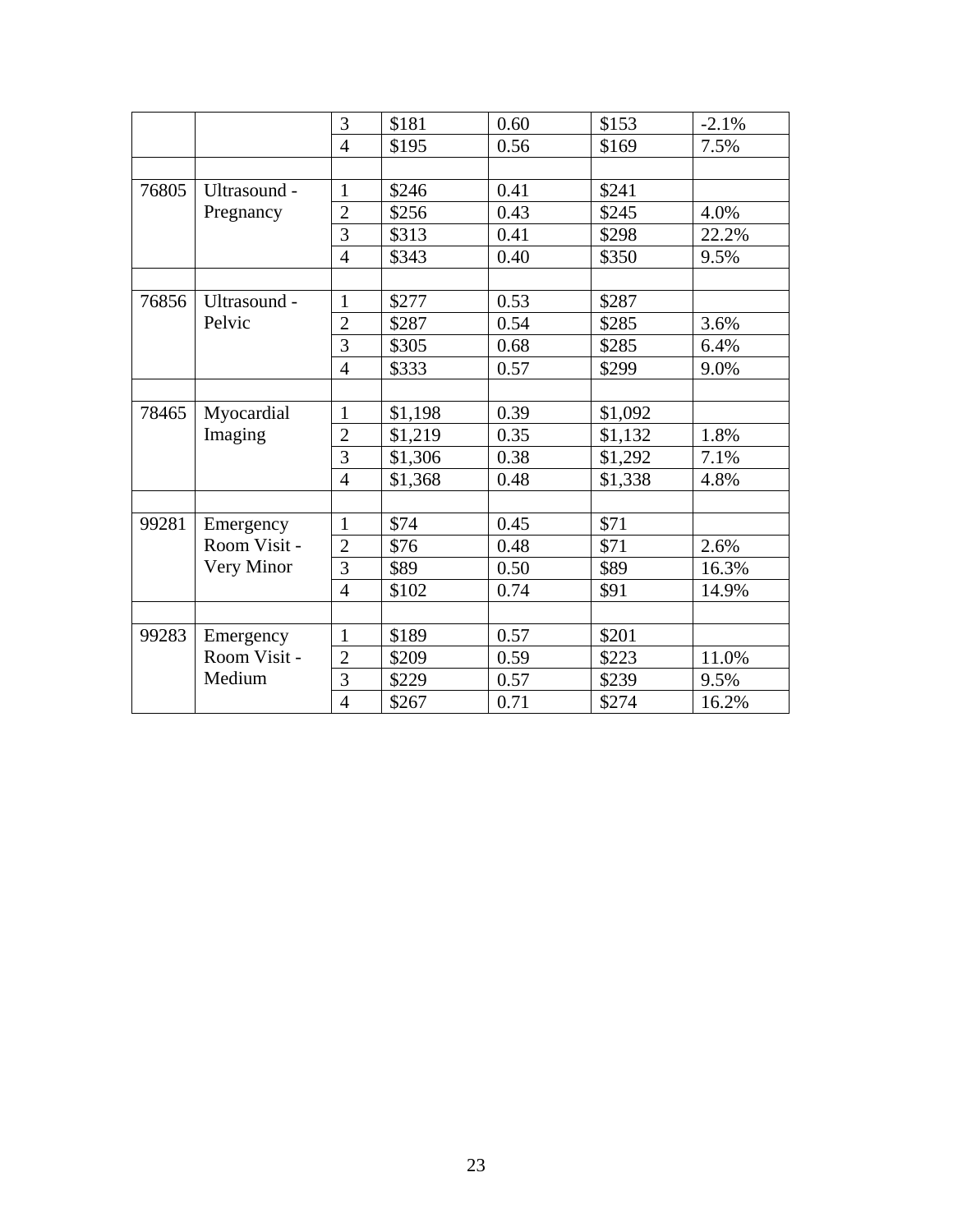# **APPENDIX C**

## **NON-HOSPITAL PROVIDERS:**

|            |                       |                           |         |                |         | Percent       |
|------------|-----------------------|---------------------------|---------|----------------|---------|---------------|
| <b>CPT</b> | <b>HealthCost</b>     |                           | Average | Coefficient of | Median  | Change        |
| Code       | Description           | Yr                        | Payment | Variation      | Payment | from Prior Yr |
|            |                       | 1                         | \$93    | 0.38           | \$104   |               |
| 17000      | Destruction of        | $\overline{2}$            | \$118   | 0.27           | \$129   | 26.1%         |
|            | Lesion                | 3                         | \$96    | 0.56           | \$114   | $-18.4%$      |
|            |                       | 4                         | \$94    | 0.71           | \$103   | $-2.6%$       |
|            |                       |                           |         |                |         |               |
|            |                       | 1                         | \$155   | 1.88           | \$110   |               |
| 20610      | Arthrocentesis        | $\overline{2}$            | \$114   | 0.78           | \$101   | $-26.2%$      |
|            |                       | 3                         | \$128   | 1.00           | \$120   | 11.5%         |
|            |                       | 4                         | \$113   | 0.64           | \$111   | $-11.4%$      |
|            |                       |                           |         |                |         |               |
|            |                       | 1                         | \$1,934 | 0.53           | \$1,640 |               |
| 29881      | Arthroscopic          | $\boldsymbol{2}$          | \$1,837 | 0.51           | \$1,640 | $-5.0%$       |
|            | Knee Surgery          | 3                         | \$1,933 | 0.61           | \$1,640 | 5.2%          |
|            |                       | 4                         | \$2,120 | 0.64           | \$1,640 | 9.7%          |
|            |                       |                           |         |                |         |               |
|            |                       | 1                         | \$1,175 | 0.10           | \$1,196 |               |
|            | Tonsillectomy<br>with | $\overline{2}$            | \$1,200 | 0.15           | \$1,228 | 2.1%          |
| 42820      | Adenoidectomy         | $\ensuremath{\mathsf{3}}$ | \$1,241 | 0.22           | \$1,228 | 3.4%          |
|            |                       | 4                         | \$1,263 | 0.25           | \$1,228 | 1.8%          |
|            |                       |                           |         |                |         |               |
|            |                       | 1                         | \$750   | 0.23           | \$735   |               |
|            | Colonoscopy           | $\overline{2}$            | \$772   | 0.18           | \$779   | 2.9%          |
| 45378      |                       | 3                         | \$788   | 0.24           | \$809   | 2.0%          |
|            |                       | 4                         | \$804   | 0.23           | \$784   | 2.1%          |
|            |                       |                           |         |                |         |               |
|            |                       |                           |         |                |         |               |
|            |                       | 1                         | \$1,084 | 0.25           | \$1,039 |               |
|            |                       | $\overline{c}$            | \$1,137 | 0.26           | \$1,081 | 4.9%          |
| 49505      | Hernia Repair         | 3                         | \$1,096 | 0.38           | \$1,081 | $-3.6%$       |
|            |                       | 4                         | \$1,156 | 0.35           | \$1,081 | 5.5%          |
|            |                       |                           |         |                |         |               |
|            |                       | 1                         | \$505   | 1.13           | \$310   |               |
|            |                       | 2                         | \$558   | 1.14           | \$310   | 10.5%         |
| 70553      | MRI - Brain           | 3                         | \$558   | 1.16           | \$292   | 0.0%          |
|            |                       | 4                         | \$593   | 1.11           | \$324   | 6.3%          |
|            |                       |                           |         |                |         |               |
|            |                       | 1                         | \$37    | 0.73           | \$26    |               |
|            |                       | $\boldsymbol{2}$          | \$37    | 0.76           | \$25    | 0.1%          |
| 71020      | Chest X-Ray           | 3                         | \$37    |                | \$25    | $-0.3%$       |
|            |                       | 4                         |         | 1.08<br>0.86   |         |               |
|            |                       |                           | \$37    |                | \$25    | 0.0%          |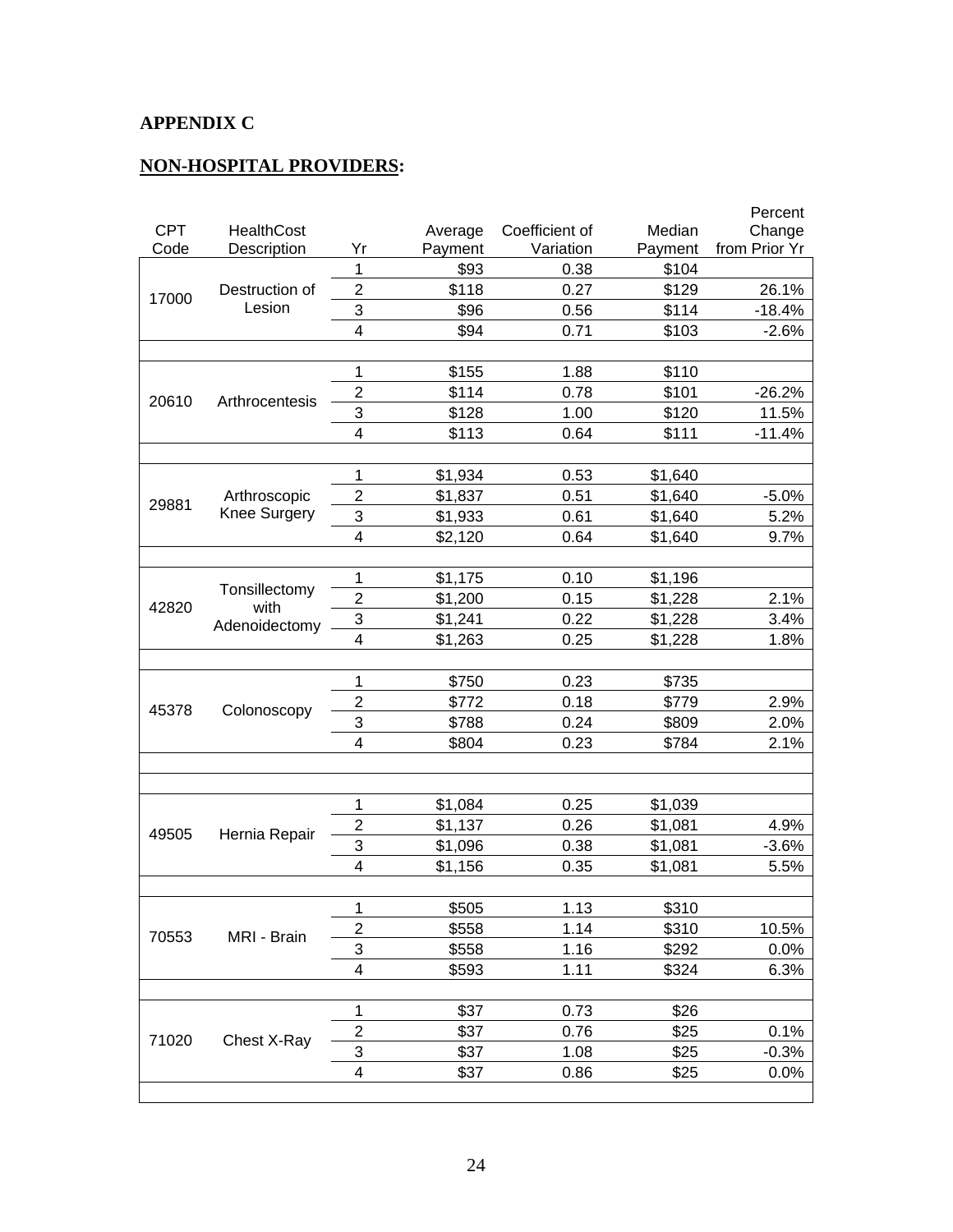| $\overline{c}$<br>\$226<br>19.1%<br>0.98<br>\$134<br>CT - Chest<br>71260<br>3<br>\$224<br>1.05<br>\$139<br>$-0.9%$<br>\$226<br>1.09<br>\$134<br>0.9%<br>4<br>\$42<br>\$30<br>$\mathbf 1$<br>0.56<br>$\boldsymbol{2}$<br>\$40<br>0.61<br>\$30<br>$-4.7%$<br>72100<br>Spine X-Ray<br>3<br>\$41<br>0.62<br>\$30<br>1.7%<br>\$39<br>\$27<br>4<br>0.71<br>$-5.0%$<br>\$390<br>$\mathbf 1$<br>0.97<br>\$162<br>$\overline{c}$<br>\$422<br>0.95<br>\$195<br>8.3%<br>72148<br>MRI - Back<br>3<br>\$422<br>0.97<br>\$204<br>0.0%<br>4<br>\$444<br>0.96<br>\$204<br>5.2%<br>1<br>\$177<br>0.90<br>\$115<br>2<br>\$188<br>0.92<br>\$122<br>6.3%<br>CT - Pelvis<br>72193<br>3<br>\$195<br>1.10<br>\$122<br>3.5%<br>4<br>\$192<br>1.15<br>\$124<br>$-1.7%$<br>\$460<br>1.18<br>1<br>\$245<br>\$581<br>$\overline{2}$<br>1.14<br>\$245<br>26.1%<br>72197<br>MRI - Pelvis<br>22.2%<br>3<br>\$710<br>1.02<br>\$310<br>4<br>\$710<br>0.99<br>\$323<br>0.1%<br>\$38<br>0.71<br>\$24<br>1<br>$\mathbf 2$<br>\$37<br>\$25<br>0.63<br>$-1.3%$<br>73030<br>Shoulder X-Ray<br>3<br>\$39<br>\$28<br>5.9%<br>0.87<br>\$38<br>4<br>0.72<br>\$26<br>$-3.3%$<br>\$34<br>0.65<br>\$23<br>1<br>$\overline{\mathbf{c}}$<br>\$35<br>0.66<br>\$24<br>1.7%<br>73110<br>Wrist X-Ray<br>3<br>\$35<br>\$24<br>0.68<br>$-0.2%$<br>$\overline{\mathbf{4}}$<br>\$36<br>\$25<br>2.3%<br>0.78<br>\$42<br>0.72<br>\$46<br>1<br>$\mathbf 2$<br>\$41<br>0.79<br>\$29<br>$-1.3%$<br>Knee X-Ray<br>73562<br>3<br>\$41<br>0.78<br>\$33<br>$-0.1%$<br>$\overline{\mathbf{4}}$<br>\$44<br>0.82<br>\$33<br>6.3%<br>\$34<br>1<br>0.68<br>\$23<br>$\overline{\mathbf{c}}$<br>\$34<br>0.73<br>\$24<br>$-0.9%$<br>73610<br>Ankle X-Ray<br>3<br>\$36<br>0.79<br>\$24<br>5.1%<br>4<br>\$35<br>\$25<br>$-0.6%$<br>0.85<br>73630<br>Foot X-Ray<br>\$37<br>\$43<br>1<br>0.65<br>$\boldsymbol{2}$<br>\$38<br>0.70<br>\$28<br>2.4%<br>3<br>\$38<br>0.75<br>\$27<br>$-0.5%$ |  |  | 1 | \$190 | 0.93 | \$130 |  |
|--------------------------------------------------------------------------------------------------------------------------------------------------------------------------------------------------------------------------------------------------------------------------------------------------------------------------------------------------------------------------------------------------------------------------------------------------------------------------------------------------------------------------------------------------------------------------------------------------------------------------------------------------------------------------------------------------------------------------------------------------------------------------------------------------------------------------------------------------------------------------------------------------------------------------------------------------------------------------------------------------------------------------------------------------------------------------------------------------------------------------------------------------------------------------------------------------------------------------------------------------------------------------------------------------------------------------------------------------------------------------------------------------------------------------------------------------------------------------------------------------------------------------------------------------------------------------------------------------------------------------------------------------------------------------------------------------------------------------------------------------------------------------------------------------------------------------------------------------------------------------------------------------------------|--|--|---|-------|------|-------|--|
|                                                                                                                                                                                                                                                                                                                                                                                                                                                                                                                                                                                                                                                                                                                                                                                                                                                                                                                                                                                                                                                                                                                                                                                                                                                                                                                                                                                                                                                                                                                                                                                                                                                                                                                                                                                                                                                                                                              |  |  |   |       |      |       |  |
|                                                                                                                                                                                                                                                                                                                                                                                                                                                                                                                                                                                                                                                                                                                                                                                                                                                                                                                                                                                                                                                                                                                                                                                                                                                                                                                                                                                                                                                                                                                                                                                                                                                                                                                                                                                                                                                                                                              |  |  |   |       |      |       |  |
|                                                                                                                                                                                                                                                                                                                                                                                                                                                                                                                                                                                                                                                                                                                                                                                                                                                                                                                                                                                                                                                                                                                                                                                                                                                                                                                                                                                                                                                                                                                                                                                                                                                                                                                                                                                                                                                                                                              |  |  |   |       |      |       |  |
|                                                                                                                                                                                                                                                                                                                                                                                                                                                                                                                                                                                                                                                                                                                                                                                                                                                                                                                                                                                                                                                                                                                                                                                                                                                                                                                                                                                                                                                                                                                                                                                                                                                                                                                                                                                                                                                                                                              |  |  |   |       |      |       |  |
|                                                                                                                                                                                                                                                                                                                                                                                                                                                                                                                                                                                                                                                                                                                                                                                                                                                                                                                                                                                                                                                                                                                                                                                                                                                                                                                                                                                                                                                                                                                                                                                                                                                                                                                                                                                                                                                                                                              |  |  |   |       |      |       |  |
|                                                                                                                                                                                                                                                                                                                                                                                                                                                                                                                                                                                                                                                                                                                                                                                                                                                                                                                                                                                                                                                                                                                                                                                                                                                                                                                                                                                                                                                                                                                                                                                                                                                                                                                                                                                                                                                                                                              |  |  |   |       |      |       |  |
|                                                                                                                                                                                                                                                                                                                                                                                                                                                                                                                                                                                                                                                                                                                                                                                                                                                                                                                                                                                                                                                                                                                                                                                                                                                                                                                                                                                                                                                                                                                                                                                                                                                                                                                                                                                                                                                                                                              |  |  |   |       |      |       |  |
|                                                                                                                                                                                                                                                                                                                                                                                                                                                                                                                                                                                                                                                                                                                                                                                                                                                                                                                                                                                                                                                                                                                                                                                                                                                                                                                                                                                                                                                                                                                                                                                                                                                                                                                                                                                                                                                                                                              |  |  |   |       |      |       |  |
|                                                                                                                                                                                                                                                                                                                                                                                                                                                                                                                                                                                                                                                                                                                                                                                                                                                                                                                                                                                                                                                                                                                                                                                                                                                                                                                                                                                                                                                                                                                                                                                                                                                                                                                                                                                                                                                                                                              |  |  |   |       |      |       |  |
|                                                                                                                                                                                                                                                                                                                                                                                                                                                                                                                                                                                                                                                                                                                                                                                                                                                                                                                                                                                                                                                                                                                                                                                                                                                                                                                                                                                                                                                                                                                                                                                                                                                                                                                                                                                                                                                                                                              |  |  |   |       |      |       |  |
|                                                                                                                                                                                                                                                                                                                                                                                                                                                                                                                                                                                                                                                                                                                                                                                                                                                                                                                                                                                                                                                                                                                                                                                                                                                                                                                                                                                                                                                                                                                                                                                                                                                                                                                                                                                                                                                                                                              |  |  |   |       |      |       |  |
|                                                                                                                                                                                                                                                                                                                                                                                                                                                                                                                                                                                                                                                                                                                                                                                                                                                                                                                                                                                                                                                                                                                                                                                                                                                                                                                                                                                                                                                                                                                                                                                                                                                                                                                                                                                                                                                                                                              |  |  |   |       |      |       |  |
|                                                                                                                                                                                                                                                                                                                                                                                                                                                                                                                                                                                                                                                                                                                                                                                                                                                                                                                                                                                                                                                                                                                                                                                                                                                                                                                                                                                                                                                                                                                                                                                                                                                                                                                                                                                                                                                                                                              |  |  |   |       |      |       |  |
|                                                                                                                                                                                                                                                                                                                                                                                                                                                                                                                                                                                                                                                                                                                                                                                                                                                                                                                                                                                                                                                                                                                                                                                                                                                                                                                                                                                                                                                                                                                                                                                                                                                                                                                                                                                                                                                                                                              |  |  |   |       |      |       |  |
|                                                                                                                                                                                                                                                                                                                                                                                                                                                                                                                                                                                                                                                                                                                                                                                                                                                                                                                                                                                                                                                                                                                                                                                                                                                                                                                                                                                                                                                                                                                                                                                                                                                                                                                                                                                                                                                                                                              |  |  |   |       |      |       |  |
|                                                                                                                                                                                                                                                                                                                                                                                                                                                                                                                                                                                                                                                                                                                                                                                                                                                                                                                                                                                                                                                                                                                                                                                                                                                                                                                                                                                                                                                                                                                                                                                                                                                                                                                                                                                                                                                                                                              |  |  |   |       |      |       |  |
|                                                                                                                                                                                                                                                                                                                                                                                                                                                                                                                                                                                                                                                                                                                                                                                                                                                                                                                                                                                                                                                                                                                                                                                                                                                                                                                                                                                                                                                                                                                                                                                                                                                                                                                                                                                                                                                                                                              |  |  |   |       |      |       |  |
|                                                                                                                                                                                                                                                                                                                                                                                                                                                                                                                                                                                                                                                                                                                                                                                                                                                                                                                                                                                                                                                                                                                                                                                                                                                                                                                                                                                                                                                                                                                                                                                                                                                                                                                                                                                                                                                                                                              |  |  |   |       |      |       |  |
|                                                                                                                                                                                                                                                                                                                                                                                                                                                                                                                                                                                                                                                                                                                                                                                                                                                                                                                                                                                                                                                                                                                                                                                                                                                                                                                                                                                                                                                                                                                                                                                                                                                                                                                                                                                                                                                                                                              |  |  |   |       |      |       |  |
|                                                                                                                                                                                                                                                                                                                                                                                                                                                                                                                                                                                                                                                                                                                                                                                                                                                                                                                                                                                                                                                                                                                                                                                                                                                                                                                                                                                                                                                                                                                                                                                                                                                                                                                                                                                                                                                                                                              |  |  |   |       |      |       |  |
|                                                                                                                                                                                                                                                                                                                                                                                                                                                                                                                                                                                                                                                                                                                                                                                                                                                                                                                                                                                                                                                                                                                                                                                                                                                                                                                                                                                                                                                                                                                                                                                                                                                                                                                                                                                                                                                                                                              |  |  |   |       |      |       |  |
|                                                                                                                                                                                                                                                                                                                                                                                                                                                                                                                                                                                                                                                                                                                                                                                                                                                                                                                                                                                                                                                                                                                                                                                                                                                                                                                                                                                                                                                                                                                                                                                                                                                                                                                                                                                                                                                                                                              |  |  |   |       |      |       |  |
|                                                                                                                                                                                                                                                                                                                                                                                                                                                                                                                                                                                                                                                                                                                                                                                                                                                                                                                                                                                                                                                                                                                                                                                                                                                                                                                                                                                                                                                                                                                                                                                                                                                                                                                                                                                                                                                                                                              |  |  |   |       |      |       |  |
|                                                                                                                                                                                                                                                                                                                                                                                                                                                                                                                                                                                                                                                                                                                                                                                                                                                                                                                                                                                                                                                                                                                                                                                                                                                                                                                                                                                                                                                                                                                                                                                                                                                                                                                                                                                                                                                                                                              |  |  |   |       |      |       |  |
|                                                                                                                                                                                                                                                                                                                                                                                                                                                                                                                                                                                                                                                                                                                                                                                                                                                                                                                                                                                                                                                                                                                                                                                                                                                                                                                                                                                                                                                                                                                                                                                                                                                                                                                                                                                                                                                                                                              |  |  |   |       |      |       |  |
|                                                                                                                                                                                                                                                                                                                                                                                                                                                                                                                                                                                                                                                                                                                                                                                                                                                                                                                                                                                                                                                                                                                                                                                                                                                                                                                                                                                                                                                                                                                                                                                                                                                                                                                                                                                                                                                                                                              |  |  |   |       |      |       |  |
|                                                                                                                                                                                                                                                                                                                                                                                                                                                                                                                                                                                                                                                                                                                                                                                                                                                                                                                                                                                                                                                                                                                                                                                                                                                                                                                                                                                                                                                                                                                                                                                                                                                                                                                                                                                                                                                                                                              |  |  |   |       |      |       |  |
|                                                                                                                                                                                                                                                                                                                                                                                                                                                                                                                                                                                                                                                                                                                                                                                                                                                                                                                                                                                                                                                                                                                                                                                                                                                                                                                                                                                                                                                                                                                                                                                                                                                                                                                                                                                                                                                                                                              |  |  |   |       |      |       |  |
|                                                                                                                                                                                                                                                                                                                                                                                                                                                                                                                                                                                                                                                                                                                                                                                                                                                                                                                                                                                                                                                                                                                                                                                                                                                                                                                                                                                                                                                                                                                                                                                                                                                                                                                                                                                                                                                                                                              |  |  |   |       |      |       |  |
|                                                                                                                                                                                                                                                                                                                                                                                                                                                                                                                                                                                                                                                                                                                                                                                                                                                                                                                                                                                                                                                                                                                                                                                                                                                                                                                                                                                                                                                                                                                                                                                                                                                                                                                                                                                                                                                                                                              |  |  |   |       |      |       |  |
|                                                                                                                                                                                                                                                                                                                                                                                                                                                                                                                                                                                                                                                                                                                                                                                                                                                                                                                                                                                                                                                                                                                                                                                                                                                                                                                                                                                                                                                                                                                                                                                                                                                                                                                                                                                                                                                                                                              |  |  |   |       |      |       |  |
|                                                                                                                                                                                                                                                                                                                                                                                                                                                                                                                                                                                                                                                                                                                                                                                                                                                                                                                                                                                                                                                                                                                                                                                                                                                                                                                                                                                                                                                                                                                                                                                                                                                                                                                                                                                                                                                                                                              |  |  |   |       |      |       |  |
|                                                                                                                                                                                                                                                                                                                                                                                                                                                                                                                                                                                                                                                                                                                                                                                                                                                                                                                                                                                                                                                                                                                                                                                                                                                                                                                                                                                                                                                                                                                                                                                                                                                                                                                                                                                                                                                                                                              |  |  |   |       |      |       |  |
|                                                                                                                                                                                                                                                                                                                                                                                                                                                                                                                                                                                                                                                                                                                                                                                                                                                                                                                                                                                                                                                                                                                                                                                                                                                                                                                                                                                                                                                                                                                                                                                                                                                                                                                                                                                                                                                                                                              |  |  |   |       |      |       |  |
|                                                                                                                                                                                                                                                                                                                                                                                                                                                                                                                                                                                                                                                                                                                                                                                                                                                                                                                                                                                                                                                                                                                                                                                                                                                                                                                                                                                                                                                                                                                                                                                                                                                                                                                                                                                                                                                                                                              |  |  |   |       |      |       |  |
|                                                                                                                                                                                                                                                                                                                                                                                                                                                                                                                                                                                                                                                                                                                                                                                                                                                                                                                                                                                                                                                                                                                                                                                                                                                                                                                                                                                                                                                                                                                                                                                                                                                                                                                                                                                                                                                                                                              |  |  |   |       |      |       |  |
|                                                                                                                                                                                                                                                                                                                                                                                                                                                                                                                                                                                                                                                                                                                                                                                                                                                                                                                                                                                                                                                                                                                                                                                                                                                                                                                                                                                                                                                                                                                                                                                                                                                                                                                                                                                                                                                                                                              |  |  |   |       |      |       |  |
|                                                                                                                                                                                                                                                                                                                                                                                                                                                                                                                                                                                                                                                                                                                                                                                                                                                                                                                                                                                                                                                                                                                                                                                                                                                                                                                                                                                                                                                                                                                                                                                                                                                                                                                                                                                                                                                                                                              |  |  |   |       |      |       |  |
|                                                                                                                                                                                                                                                                                                                                                                                                                                                                                                                                                                                                                                                                                                                                                                                                                                                                                                                                                                                                                                                                                                                                                                                                                                                                                                                                                                                                                                                                                                                                                                                                                                                                                                                                                                                                                                                                                                              |  |  |   |       |      |       |  |
|                                                                                                                                                                                                                                                                                                                                                                                                                                                                                                                                                                                                                                                                                                                                                                                                                                                                                                                                                                                                                                                                                                                                                                                                                                                                                                                                                                                                                                                                                                                                                                                                                                                                                                                                                                                                                                                                                                              |  |  |   |       |      |       |  |
|                                                                                                                                                                                                                                                                                                                                                                                                                                                                                                                                                                                                                                                                                                                                                                                                                                                                                                                                                                                                                                                                                                                                                                                                                                                                                                                                                                                                                                                                                                                                                                                                                                                                                                                                                                                                                                                                                                              |  |  |   |       |      |       |  |
|                                                                                                                                                                                                                                                                                                                                                                                                                                                                                                                                                                                                                                                                                                                                                                                                                                                                                                                                                                                                                                                                                                                                                                                                                                                                                                                                                                                                                                                                                                                                                                                                                                                                                                                                                                                                                                                                                                              |  |  |   |       |      |       |  |
|                                                                                                                                                                                                                                                                                                                                                                                                                                                                                                                                                                                                                                                                                                                                                                                                                                                                                                                                                                                                                                                                                                                                                                                                                                                                                                                                                                                                                                                                                                                                                                                                                                                                                                                                                                                                                                                                                                              |  |  |   |       |      |       |  |
|                                                                                                                                                                                                                                                                                                                                                                                                                                                                                                                                                                                                                                                                                                                                                                                                                                                                                                                                                                                                                                                                                                                                                                                                                                                                                                                                                                                                                                                                                                                                                                                                                                                                                                                                                                                                                                                                                                              |  |  |   |       |      |       |  |
|                                                                                                                                                                                                                                                                                                                                                                                                                                                                                                                                                                                                                                                                                                                                                                                                                                                                                                                                                                                                                                                                                                                                                                                                                                                                                                                                                                                                                                                                                                                                                                                                                                                                                                                                                                                                                                                                                                              |  |  |   |       |      |       |  |
|                                                                                                                                                                                                                                                                                                                                                                                                                                                                                                                                                                                                                                                                                                                                                                                                                                                                                                                                                                                                                                                                                                                                                                                                                                                                                                                                                                                                                                                                                                                                                                                                                                                                                                                                                                                                                                                                                                              |  |  |   |       |      |       |  |
|                                                                                                                                                                                                                                                                                                                                                                                                                                                                                                                                                                                                                                                                                                                                                                                                                                                                                                                                                                                                                                                                                                                                                                                                                                                                                                                                                                                                                                                                                                                                                                                                                                                                                                                                                                                                                                                                                                              |  |  |   |       |      |       |  |